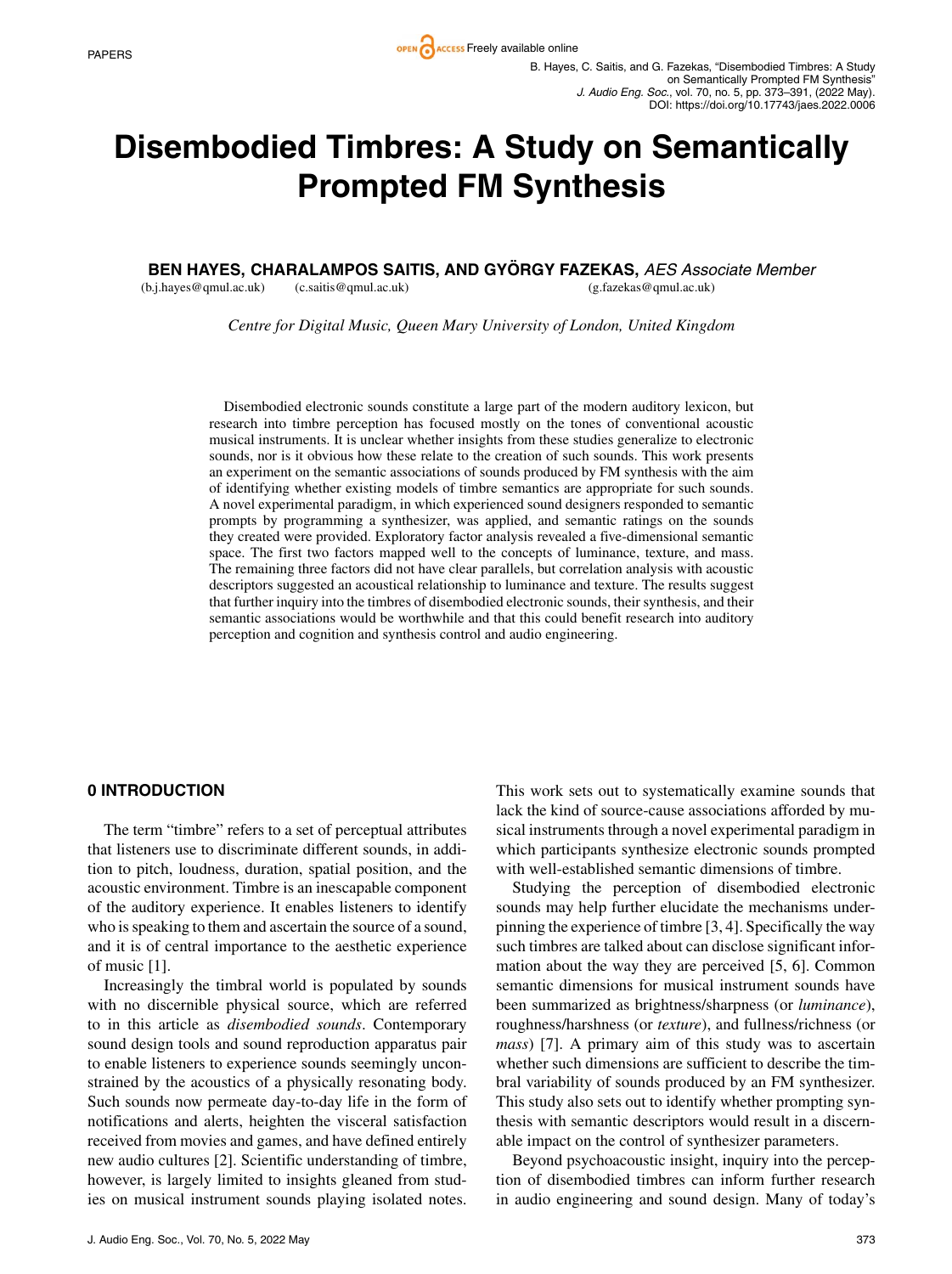most popular software and hardware synthesizers do not represent a significant progression from the approach of early synthesizers—their controls continue to direct the synthesis at a low level, with complex systems of interdependence, limiting the ability of musicians and sound designers to predictably alter the perceptual attributes of a sound [8]. Previous work aiming to facilitate synthesis control by mapping from a conceptual representation, such as a timbre dissimilarity space [9, 10], high level features [11], or spatial representations of source-cause cues [12, 13] has focused on perceptual insights from research on acoustic sound sources. Thus studying the perception of disembodied timbres may also lead to insights into how synthesis control can be improved to more closely map to perception. To facilitate further research in this direction, the dataset of sounds generated in this study has been made available.<sup>1</sup> Full parameter configurations, semantic ratings, acoustic features, and anonymous participant questionnaire responses are provided, alongside rendered audio of all synthesized sounds.

## **0.1 From Sounds to Adjectives**

The perception of timbre has enjoyed an extensive lineage of scientific inquiry, dating at least as far back as Helmholtz's [14] treatise *On The Sensations of Tone*. It is widely agreed to be a multi-faceted percept, and so two prevailing approaches to its study—perceptual and semantic both seek dimensional decompositions of the timbre gestalt [1].

The first approach aims to directly tap into the perceptual structure of timbre by collecting pairwise general dissimilarity ratings on a set of sounds. Multidimensional scaling (MDS) techniques are then applied to recover a spatial configuration known as "timbre space" in which the distance between points corresponds to their perceived timbral difference. Today a number of MDS studies have confirmed at least two robust perceptual dimensions of timbre [15–18]. These correlate well with the duration of the attack part of the temporal envelope and the center of gravity of the spectral envelope, respectively. Additional dimensions appear to depend on the specific stimulus set. More recently a study applied a biologically inspired model that involved learning kernel distance functions over data from 17 previous dissimilarity studies [19]. Results showed that as well as sharing general acoustic correlates, each study's dataset yielded a number of experiment-specific correlates, suggesting that care should be taken in generalizing the results of any particular timbre study.

The second approach involves studying timbre perception indirectly through its semantic associations, that is, how language is employed to describe the timbre of a sound via cross-modal, onomatopoeic, or abstract metaphor [7]. Building on the underlying assumption that the perceptual attributes of timbre are encapsulated in its verbal descriptions, dimensionality reduction techniques, such as ex-

ploratory factor analysis and principal components analysis (PCA), are used to construct semantic timbre spaces from ratings of stimuli along verbally anchored scales. These are typically constructed either by two opposing descriptive adjectives, such as "rough-smooth" (known as the semantic differential method [20]), or an adjective and its negation, as in "rough–not rough" (known as the verbal attribute magnitude estimation method [21]).

This approach has a long history in empirical research on timbre, being first used in 1958 to study sonar sounds [22], about a decade before the early MDS studies of the 1970s [15, 16]. It was first applied to musical sounds in 1974 by von Bismarck [23], who used synthetic recreations of instrumental and vocal timbres. It has since been employed in numerous studies of musical timbre [24, 21, 25, 18, 26] (for a comprehensive review, see [7]). Despite differences in methodology (choice of verbal scales and dimensionality reduction technique) and stimuli, there is clear similarity between the semantic dimensions recovered by many of these studies. Typically a low-dimensional semantic space of timbre can be interpreted in terms of brightness/sharpness, roughness/harshness, and fullness/richness, although the precise demarcations between dimensions vary [7].

Zacharakis et al. [26] performed an interlanguage study with musically experienced Greek and English-speaking listeners, where responses from both linguistic groups were well explained by a model that also exhibited these three semantic dimensions. It was named the *luminance-texturemass* (LTM) model based on the strongest factor loadings from both languages. A confirmatory study [27] using two representative scales (highly loaded) for each of the three factors, conducted with the same stimuli but Greek listeners only, suggested the model was broadly effective for predicting both semantic ratings and pairwise dissimilarities. However the attack-time dimension emerging from analysis of pairwise dissimilarities, which differentiates more impulsive from more sustained temporal envelopes, could not be directly captured by the LTM dimensions.

More recently a 20-dimensional model has been proposed, derived from a mixture of interviews with and semantic ratings by professional orchestral musicians, including conductors and composers [28]. They were asked to imagine orchestral instrument sounds rather than listen to recorded stimuli, which allowed tapping into richer and more creative linguistic descriptions. The model dimensions include *rumbling/low/thick* (L/M), *soft/singing* (T), *watery/fluid*, *direct/loud*, *nasal/reedy* (M), *shrill/harsh/noisy* (L/T), *percussive* (P), *pure/clear*, *brassy/metallic* (L/T), *raspy/grainy* (T), *ringing/long decay*, *sparkling/brilliant* (L), *airy/breathy*, *resonant/vibrant*, *hollow* (M), *woody*, *muted/veiled*,*sustained/even* (P), *open*, and *focused/compact*. The parenthetical initials indicate potential correspondence to the three LTM factors [26]; "P" indicates dimensions that relate to contrasting temporal envelope types (percussive and sustained).

The majority of this research focuses on physical instruments from the Western tonal music canon. When electronic and synthesized sounds do find use, it is typically either for the purposes of simulating the sounds of familiar

<sup>1</sup>The semantic FM dataset is available on *Zenodo*: [https://doi.org/10.5281/zenodo.4609790.](https://doi.org/10.5281/zenodo.4609790)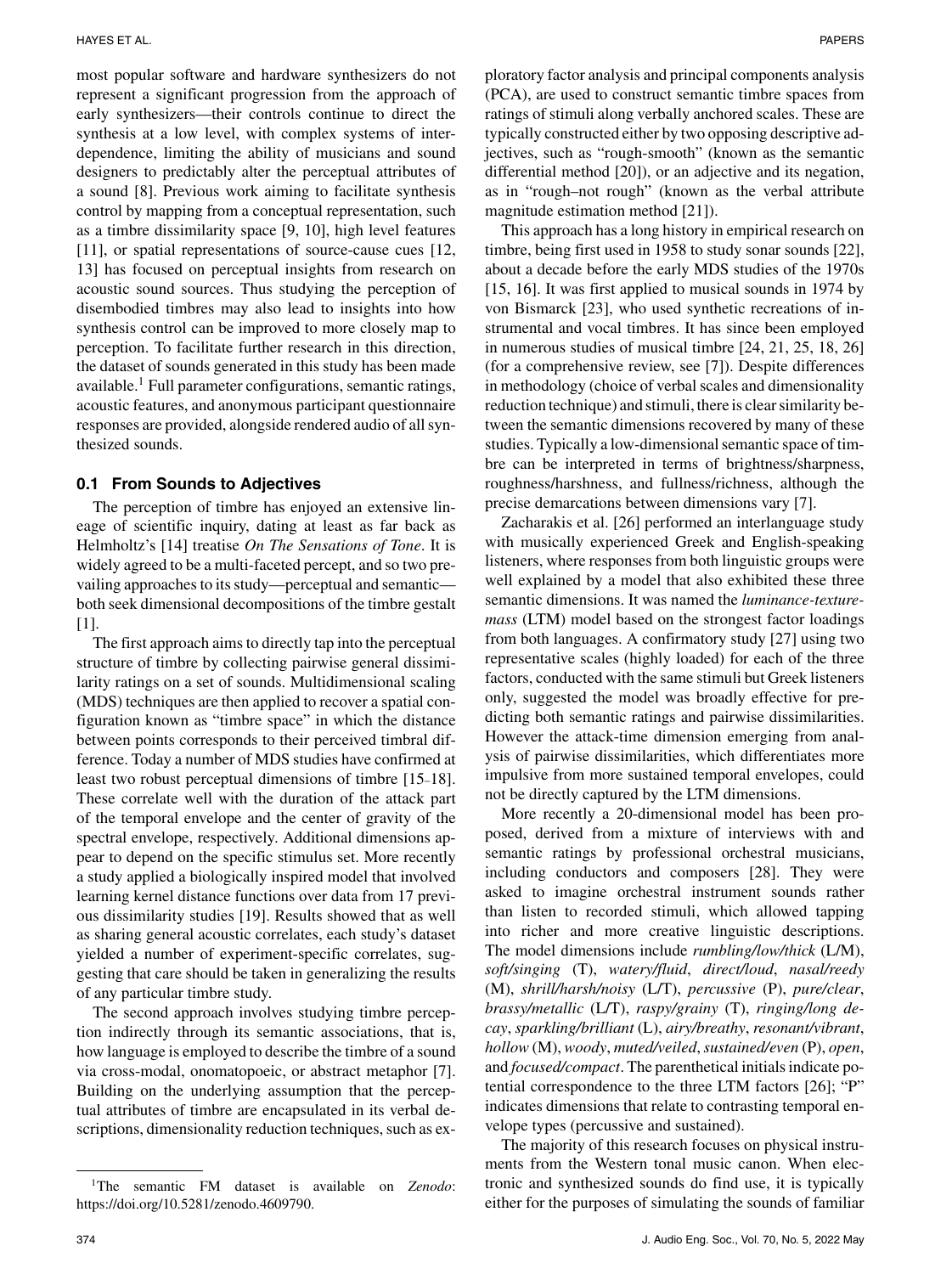acoustic instruments and the human voice [23, 24] or for the creation of controlled stimuli designed to elicit a specific perceptual response [29, 30]. It is not currently clear how well these multidimensional semantic models might generalize to more abstract and disembodied sounds, of the kind that increasingly populate the audio cultures of today. To this end, a study of electronic and electroacoustic "textural" sounds indicated a five-dimensional semantic space: *ordered–chaotic*, *homogeneous–heterogeneous*, *tonal–noisy*, *high/bright–low/dull* (L), and *smooth–coarser* (T) [5]. Two of these dimensions suggest that luminance and texture might generalize beyond the musical instrument domain. However the tested textural sounds involved multiple different timbres, iterative envelopes, and/or varying pitch profiles, all of which may not be suitable to examine the intrinsic dimensions of timbre per se, as indeed attested by the labels of the other three dimensions.

## **0.2 From Adjectives to Sounds**

In the research discussed so far, the standard paradigm involves listeners rating a set of sounds along scales defined by descriptive adjectives. Stimuli are manipulated along one or more acoustical dimensions, and the aim is to explain their perceptual effect on semantic associations. However this method does not address the relationship between timbre and language from the opposite direction: How does the perceptual experience of timbre, through its semantic associations, relate to the creative process of sound design and engineering? In other words, how do semantic associations modulate acoustical response? This important question has received considerably less attention in the psychoacoustical literature, despite many relevant efforts to develop intuitive, adjective-controlled interfaces for audio synthesis and production [31–36]. To explore this question, here a semantically prompted FM synthesis task was used, and semantic associations of timbre were examined through their acoustical imprints on the creation of new sounds, effectively reverse engineering the standard paradigm.

Controlling the generation of complex audio spectra was made significantly easier by the invention of FM synthesis. Introduced by Chowning [37] in 1973, it generates rich spectra with nuanced patterns of spectral energy distribution. Strictly speaking, FM synthesis as formulated by Chowning, and as subsequently implemented in numerous commercial synthesizers, applies phase modulation rather than frequency modulation. That is, the carrier sinusoid is modulated by way of an additive term, rather than a multiplicative one. Pairing each oscillator with an amplitude envelope allows for further control of the spectrotemporal evolution of a sound. An FM synthesizer can be highly timbrally expressive with only a small number of oscillators and thus a limited number of parameters.

FM synthesis quickly found application in a variety of commercial synthesizers, including Yamaha's legendary DX7, and its timbral palette became highly influential on popular music over the subsequent decades but also in timbre research. In their 1995 timbre dissimilarity study, McAdams et al. [17] used simulations of traditional Western instruments synthesized by Wessel et al. [38] on a Yamaha TX802 FM Tone Generator. An earlier study of timbre semantics by Ashley [39] involved an FM system that "learned" to map certain controls with adjectives from users' verbal descriptions to changes in timbre.

FM timbres, therefore, are ideal as an object of study. They can be familiar enough as sonic entities to be distinctly identifiable and attract a varied aesthetic vocabulary while being abstract enough to avoid inherently implying a distinct source cause. Wallmark et al. [40] were the first to task a sample of classically trained musicians with creating a new timbre in response to adjectives sourced from orchestration books. To do so, participants explored a 2D space that linearly mapped to the controls of a simple FM synthesizer consisting of one modulator and one carrier. The experimental interface played a continuous tone at a fixed carrier frequency, whose spectral properties were shaped by the 2D controller. It also included a slider that controlled a distortion amplifier. Results suggested a relationship between word affect (valence and arousal) and certain distinct acoustical profiles. For instance, in response to both positive and negative high-arousal words such as brilliant or bright and rough or harsh, musicians crafted sounds with more strength in higher frequencies and inharmonicity.

# **0.3 The Present Study**

The present study investigated how semantic associations modulate timbre perception (from adjectives to sounds) and vice versa (from sounds to adjectives) in the context of disembodied electronic sounds. These questions were approached by adapting the prompted synthesis paradigm [40] to enable comparative prompts (e.g., create a sound that is *rougher* or *less rough* than a played reference) followed by comparative ratings (e.g., rate how *much rougher* or *less rough* the created sound is from the reference). To promote ecological validity, adjectives were collected from an online message board for modular synthesizer enthusiasts, and the study focused on timbres created by music and audio technologists with experience in sound design and synthesis. Exploratory factor analysis of comparative semantic ratings and principal components analysis of acoustic features extracted from the created sounds were carried out. Linear regression and correlation analyses subsequently enabled quantification of the interrelations between language, psychoacoustics, and the adjustment of synthesizer controls.

Whereas the design of Wallmark et al. [40] focused solely on the effects of spectral energy distribution, because participants were shaping only static aspects of a continuous tone, the design of this study seeks to incorporate spectrotemporal and purely temporal aspects of the FM sounds by providing a full set of amplitude envelope controls. Three distinct fundamental frequency (F0) conditions for each comparative prompt were also applied. In research on timbre it is usual to equalize the F0 of stimuli as pitch and timbre are known to interact [41, 42]. In this study the authors wanted to explore whether such an interaction would exert an effect on synthesizer parameter control, that is, on shaping timbre.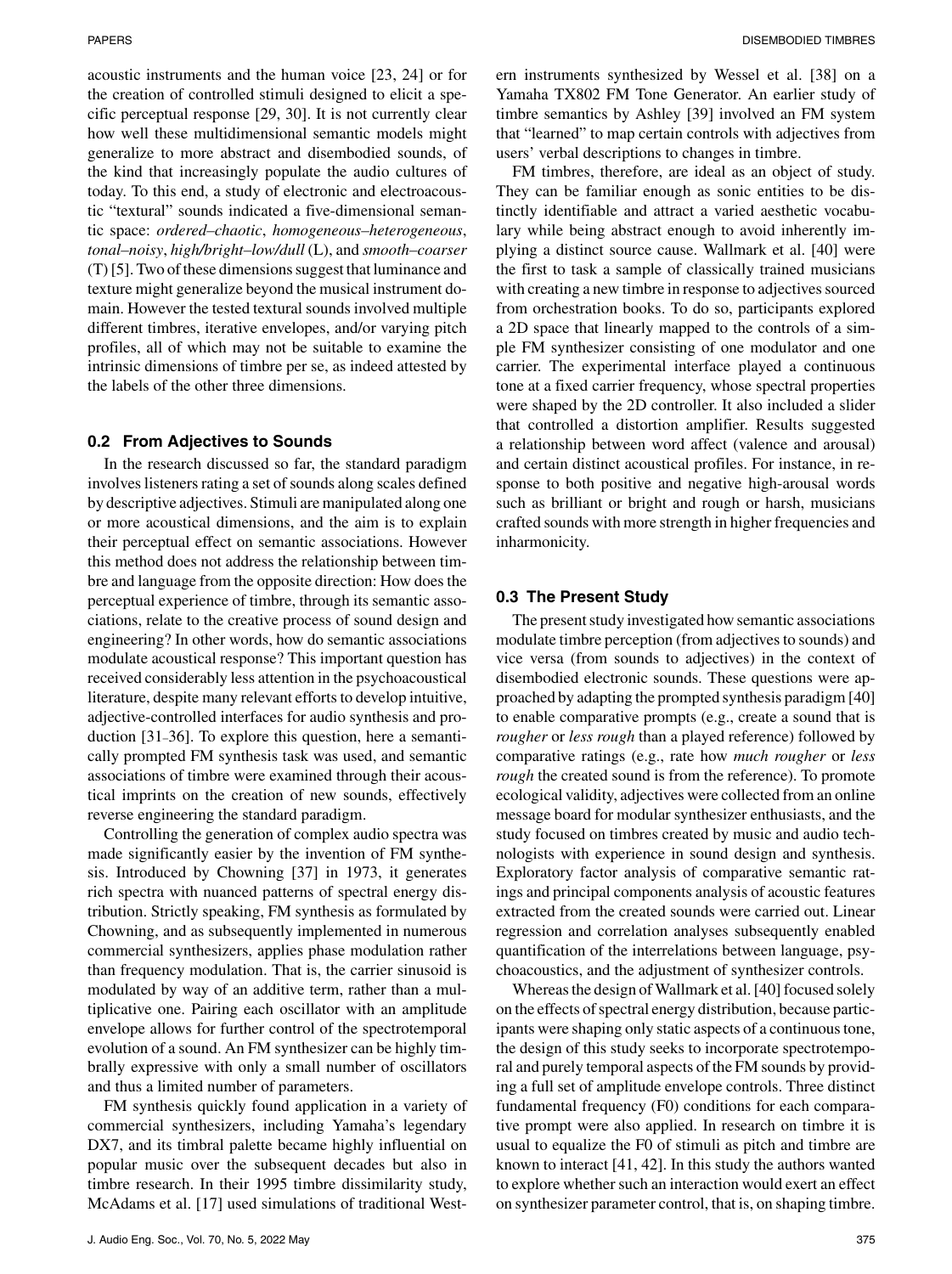The authors also wanted to examine the influence of F0 on the semantic dimensions of FM sounds.

#### **1 METHOD**

## **1.1 Participants**

Thirty people took part in the experiment (mean age:  $\mu$ = 28.7 years; standard deviation:  $\sigma$  = 7.52 years; range: 21–55 years). All spent their formative years in an Englishspeaking country and self-reported prior synthesis experience via music production or sound design. They completed the Perceptual Abilities and Musical Training subscales of the Goldsmiths Musical Sophistication Index inventory [43]. Compared to the reference statistics provided with Goldsmiths Musical Sophistication Index, participants scored higher on Musical Training (this study:  $\mu = 35.4$ ; reference study:  $\mu = 26.5$ ) with a narrower distribution of scores (this study:  $\sigma = 6.67$ ; reference study:  $\sigma = 11.4$ ). Scores for Perceptual Abilities were slightly higher (this study:  $\mu = 53.4$ ,  $\sigma = 5.16$ ; reference study:  $\mu = 50.2$ ,  $\sigma =$ 7.86). Participants gave written informed consent prior to the experiment. The study was approved by the Queen Mary Ethics of Research Committee (ref: QMREC2352a) and conducted in accordance with the Declaration of Helsinki.

#### **1.2 Word Stimuli**

To maximize the appropriateness of word stimuli selection to synthesized sounds, a corpus-based approach was adopted, which involved mining descriptors from a popular modular synthesis forum.2 Publicly available posts from the forum dating up to February 21, 2020, were collected, for a total of 1,407,604 posts. After lemmatization, the corpus contained 330,700 unique tokens. Posts were filtered to a frequency-sorted list of words co-occurring in bigrams with the terms *sound*, *sounding*, *tone*, and *timbre*, which were then further filtered to retain only adjectives using Natural Language Toolkit's part of speech tagger. This resulted in a list of 96,277 potential descriptions of timbre, of which 5,977 were unique tokens. The 50 most frequently used timbral adjectives are displayed in APPENDIX A.1.

The list was independently pruned by two raters according to a set of criteria (given in APPENDIX A.2), resulting in a final set of 27 adjectives (see Table 1). To ensure variance along the LTM semantic dimensions, three descriptions were selected as prompts for the synthesis task, namely *bright*, *thick*, and *rough*. These were selected by filtering the set of 27 adjectives to only those that showed high loadings onto the English LTM factors in [26]. For example, *brilliant* and *bright* loaded highly onto the *luminance* factor. The word with the highest frequency in the corpus for each factor was then retained—e.g., *bright* in the case of the luminance factor.

#### **1.3 Synthesizer**

In its simplest form, FM synthesis can generate rich and complex timbres by time-varying the phase of an oscillator



Fig. 1. A schematic diagram of the three-operator frequencymodulation synthesizer. Carrier amp., carrier amplitude; Carrier freq., carrier frequency; Mod freq., modulator frequency; Mod index, modulation index.

(carrier) via the output of a second oscillator (modulator) [37]. This is illustrated by Eq. (1):

$$
x(t) = A \sin(\omega_c t + I \sin \omega_m t), \tag{1}
$$

where *A* is the overall amplitude,  $\omega_c$  the carrier frequency,  $\omega_m$  the modulation frequency, and *I* the modulation index. Note that Eq. (1) strictly describes *phase modulation* rather than frequency modulation, which produces an equivalent magnitude spectrum when using sinusoidal oscillators. Because FM synthesizers are typically implemented with phase modulation, this formulation was used for the experimental synthesizer.

The synthesizer used in the experiment consisted of three sinusoidal oscillators (hereafter also referred to as operators) with an accompanying amplitude envelope and frequency modulation input. Operators 2 and 3 modulated the phase of operator 1 in linear combination (see Fig. 1). Each operator's amplitude was modulated by an independent Attack, Decay, Sustain, Release (ADSR) envelope. The attack portion was a linear ramp. The decay and release portions were exponential ramps where the segment length described the time taken to fall  $1 - \frac{1}{e}$  of the way to the target value. The experimental synthesizer is thus given by Eq. (2):

$$
x(t) = A\epsilon_1(t)\sin(\omega_1 t + I_2\epsilon_2(t)\sin\omega_2 t + I_3\epsilon_3(t)\sin\omega_3 t),
$$
\n(2)

where  $\omega_i$  gives the frequency of the *i*th operator,  $\varepsilon_i(t)$  gives the amplitude envelope value of the *i*th operator at time *t*, and *Ii* gives the modulation index of the *i*th operator.

Participants were presented with a set of user controls for the FM synthesis parameters. In order to be consistent with the interfaces of popular FM synthesizers, the operator tuning ratio parameters were divided across two controls: *coarse* and *fine*. The *coarse* control specified the integer part of the tuning ratio, and the *fine* control specified the

[<sup>2</sup>https://www.modwiggler.com/forum/.](https://www.modwiggler.com/forum/)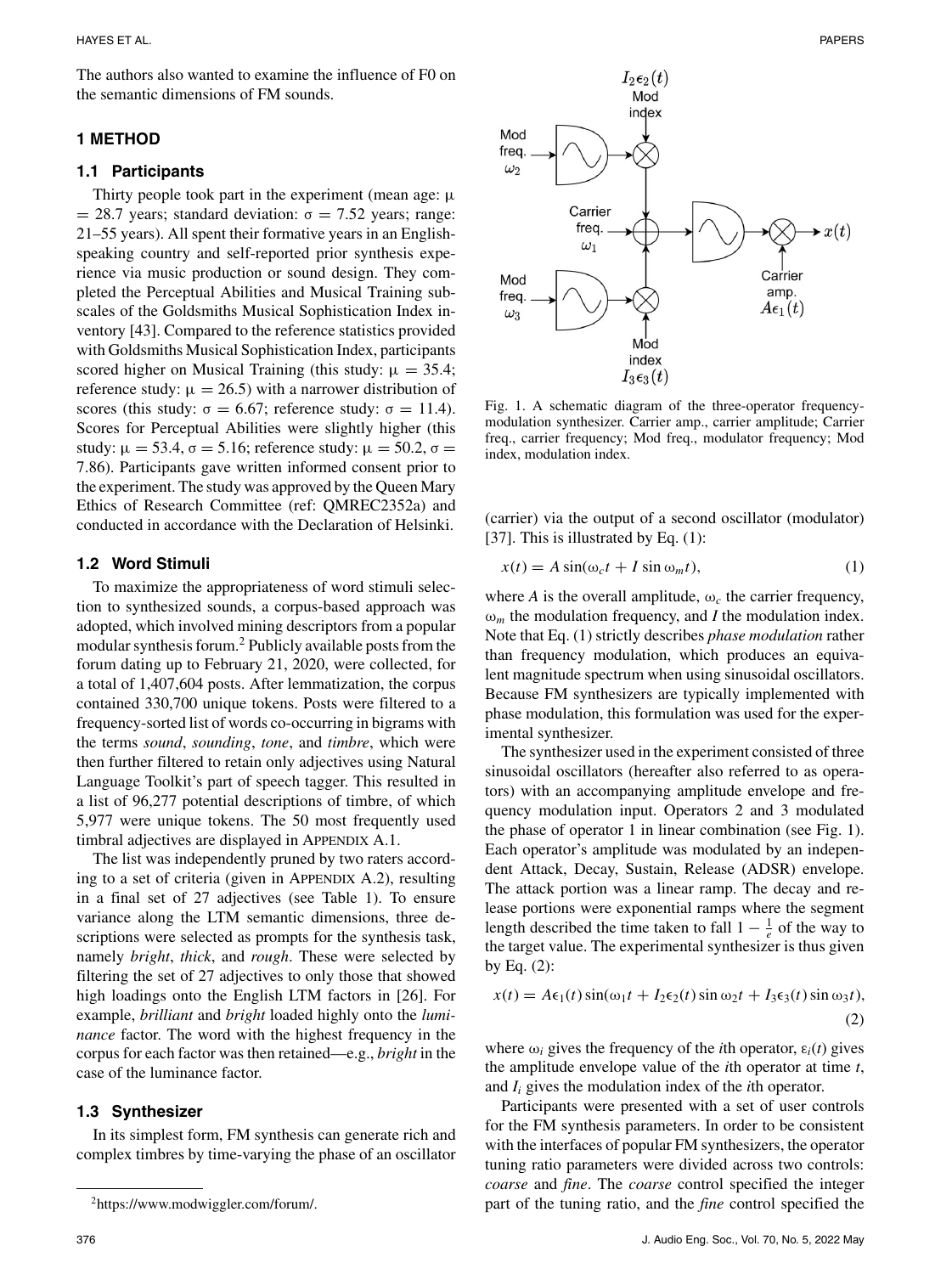| Table 1. Factor loadings of semantic scales after Oblimin rotation. Suggested factor labels are given in parentheses. |  |
|-----------------------------------------------------------------------------------------------------------------------|--|
|                                                                                                                       |  |
|                                                                                                                       |  |

|               | F1          | F <sub>2</sub> | F <sub>3</sub> | F <sub>4</sub>   | F <sub>5</sub> |
|---------------|-------------|----------------|----------------|------------------|----------------|
|               | (Sharpness) | (Mass)         | (Clarity)      | (Percussiveness) | (Rawness)      |
| Sharp         | 0.82        | $-0.07$        | 0.06           | 0.16             | 0.07           |
| Metallic      | 0.75        | 0.05           | $-0.05$        | 0.09             | 0.11           |
| <b>Bright</b> | 0.73        | $-0.22$        | 0.04           | 0.10             | 0.05           |
| Harsh         | 0.72        | 0.01           | $-0.18$        | 0.08             | 0.15           |
| Big           | 0.30        | 0.87           | $-0.03$        | $-0.16$          | $-0.04$        |
| Thick         | $-0.15$     | 0.84           | $-0.10$        | 0.02             | $-0.04$        |
| Deep          | $-0.43$     | 0.70           | $-0.00$        | $-0.07$          | 0.06           |
| Thin          | 0.32        | $-0.70$        | 0.20           | 0.11             | 0.02           |
| Clean         | $-0.04$     | 0.02           | 0.90           | $-0.02$          | $-0.01$        |
| Clear         | 0.17        | $-0.04$        | 0.78           | 0.07             | $-0.03$        |
| Plucky        | $-0.04$     | $-0.09$        | 0.07           | 0.99             | $-0.05$        |
| Percussive    | 0.04        | $-0.02$        | $-0.06$        | 0.78             | 0.06           |
| Raw           | 0.01        | $-0.12$        | 0.12           | 0.01             | 0.78           |
| Rich          | 0.32        | 0.69           | 0.08           | $-0.06$          | $-0.03$        |
| Dull          | $-0.69$     | $-0.12$        | 0.02           | $-0.25$          | $-0.03$        |
| Mellow        | $-0.67$     | $-0.04$        | 0.17           | $-0.12$          | $-0.15$        |
| Woody         | $-0.63$     | 0.20           | 0.01           | 0.23             | $-0.18$        |
| Warm          | $-0.60$     | 0.42           | 0.17           | $-0.06$          | $-0.01$        |
| Dark          | $-0.58$     | 0.51           | 0.06           | $-0.05$          | 0.19           |
| Aggressive    | 0.57        | 0.27           | $-0.06$        | 0.15             | 0.33           |
| Sweet         | $-0.03$     | 0.13           | 0.43           | 0.10             | $-0.56$        |
| <b>Noisy</b>  | 0.52        | 0.10           | $-0.40$        | 0.11             | 0.12           |
| Hard          | 0.49        | 0.24           | $-0.14$        | 0.24             | 0.23           |
| Smooth        | $-0.49$     | $-0.00$        | 0.40           | $-0.24$          | $-0.08$        |
| Complex       | 0.48        | 0.36           | $-0.35$        | 0.10             | $-0.11$        |
| Gritty        | 0.48        | 0.26           | $-0.32$        | 0.18             | 0.17           |
| Rough         | 0.42        | 0.16           | $-0.26$        | 0.21             | 0.29           |

Note: Bold type indicates loadings with an absolute value greater than 0.70.



Fig. 2. The frequency-modulation synthesis interface used by the participants. Coarse, the integer component of the ratio of the modulator frequency to the carrier frequency; Fine, the fractional component (in  $10^{-3}$  increments) of the ratio of the modulator frequency to the carrier frequency.

fractional part at a resolution of one thousandth. Dividing the controls in this way provides two benefits to the sound designer. Firstly they are able to quickly explore harmonic tuning ratios by fixing the *fine* control at zero. Secondly, because the sideband distribution is very sensitive to the tuning ratio, the precision of the *fine* control enables careful exploration of inharmonic values. In order to control for pitch and amplitude within trials, operator volume and tuning controls were only made available for modulating operators. This interface is shown in Fig. 2.

#### **1.4 Procedure**

Because of COVID-19, the study was conducted remotely. Participants accessed the experiment through a web browser and were instructed to use high quality headphones. Recent work suggests that timbre spaces constructed from pairwise dissimilarities collected online show good configurational similarity to those constructed from ratings collected in a laboratory setting [44]. The study was built using *lab.js* [45], and the WebAudio API's AudioWorklet was used to build a real-time in-browser FM synthesizer.<sup>3</sup>

The experiment consisted of a series of nine functionally identical trials, covering each combination of three comparative semantic prompts representing the LTM factors (*brighter* or *less bright*, *thicker* or *less thick*, and *rougher* or *less rough*) and three pitches (E2, A3, and D5) representing the low, middle, and high registers. The direction of comparison (less or more) was selected randomly each time (i.e., the number of trials was always nine). Each trial consisted of three steps:

1. A browser-based FM synthesizer was pre-set to generate a particular sound (the *reference* sound) with parameters  $p_r$ . Participants adjusted the controls to produce a new sound (the *created* sound) with pa-

<sup>&</sup>lt;sup>3</sup>Source code for the study is available in a GitHub repository: [https://github.com/ben-hayes/fm-synth-study.](https://github.com/ben-hayes/fm-synth-study)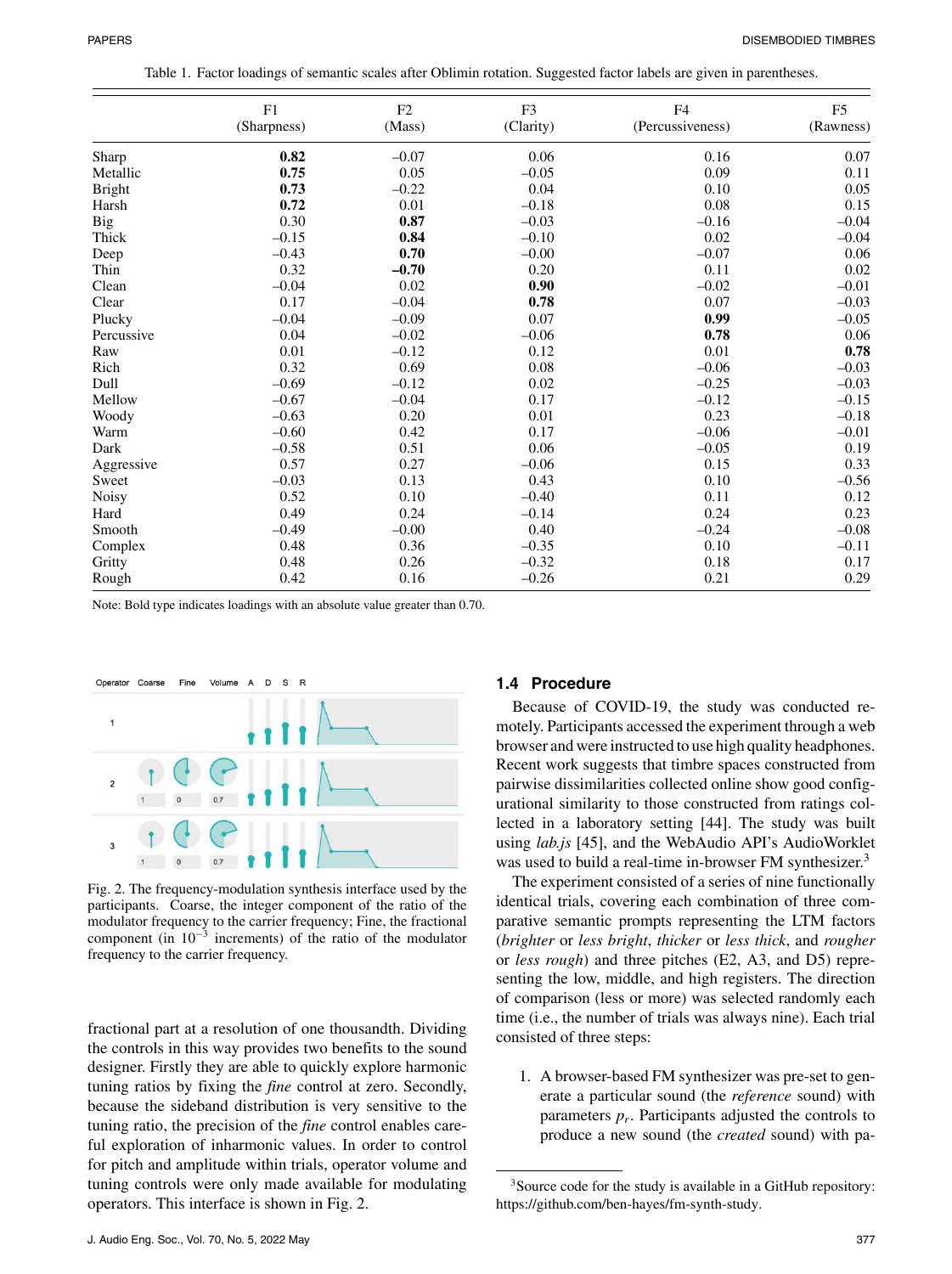HAYES ET AL. PAPERS



Fig. 3. A schematic diagram illustrating the experimental procedure for a single trial, repeated for each prompt and register. Step 1 (orange): participants synthesize a sound in response to a prompt. Step 2(a) (blue): participants rate the difference between the reference sound and their created sound in terms of the prompt. Step 2(b) (red): participants rate the difference between the reference sound and created sound in terms of 26 semantic descriptors.

rameters  $p_c$  to fulfil the given comparative prompt (e.g., to create a sound that is *brighter* or *less bright* than the reference).

- 2. Participants rated the magnitude of the difference between the sounds described by  $p_r$  and  $p_c$  in terms of the given prompt (e.g., how much *brighter* or *less bright c* is with respect to *r*). Ratings were input using a horizontal slider with a hidden range of 0.0 to 10.0 and resolution of 0.1.
- 3. Participants rated the magnitude of the difference between the sounds described by  $p_r$  and  $p_c$  in terms of the remaining two prompts (e.g., *thick* and *rough* if the initial prompt was *bright*) and the 24 additional timbral adjectives. Ratings were input using a horizontal slider with a hidden range of –10.0 to 10.0 and resolution of 0.1.

During each step, participants were able to listen to both the reference and created sounds as many times as they wished. There was no time limit imposed on any step. This procedure is illustrated in Fig. 3.

In each trial, the starting values of the synthesizer's parameters were given by randomly selecting an entry from the database of sounds created by previous participants. This approach enabled data to be collected on a wider range of parameter combinations than would be possible if the synthesizer was initialized identically for all partici-

pants. Given the sound design expertise of the participants, this approach also enabled the focus of the analysis to be on regions of synthesizer parameter space that are of interest to experienced synthesists. Limitations of this approach are discussed in SEC. 3.3. To start this process, the database was initialized with a starting set of nine "seed" sounds, which were hand-designed by the first author and loosely based on popular DX7 patches.

# **2 RESULTS**

## **2.1 Exploratory Factor Analysis**

Initial reliability analyses were conducted using Cronbach's α. All 27 semantic scales showed high internal consistency; average  $\alpha = 0.95$  and  $\sigma = 0.003$ . Subsequently exploratory factor analysis was performed on the comparative ratings given across all 27 adjectives. Factor analysis is a technique for computing a set of latent factors from data, incorporating an independent stochastic error for each variable and observation. Each observation of a given variable can be considered as the sum of some amount of common variance (referred to as communality) and some amount of specific variance (consisting of any variance unique to that variable, plus any observation error).

To build a factor model from comparative ratings, it is assumed these are estimates of the difference between two unobserved absolute ratings  $X_{\text{diff}} = X_c - X_r + \varepsilon_{\text{diff}}$ , where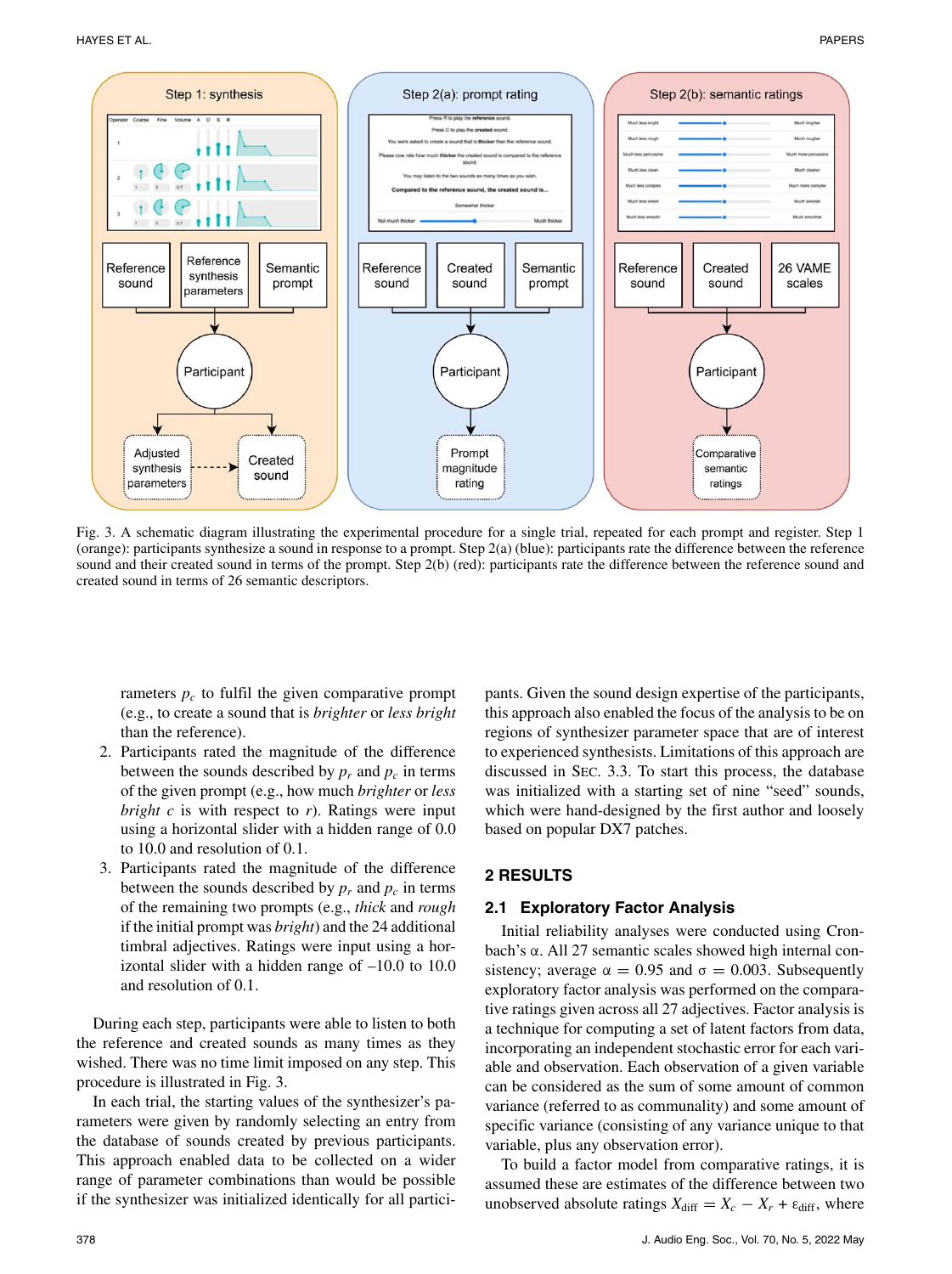$X_{\text{diff}}$  is the matrix of comparative ratings,  $X_c$  and  $X_r$  are matrices of the unobserved absolute ratings of created and reference sounds respectively, and  $\varepsilon_{diff}$  is a normally distributed observation error of mean zero and finite variance. As a consequence of model linearity, it follows that a factor model of comparative ratings  $X_{\text{diff}}$  estimates the same loading matrix as a theoretical factor model of the unobserved absolute ratings given by a union of the elements of  $X_c$  and *Xr* (see APPENDIX A.3).

Selecting an appropriate number of factors is the subject of extensive discussion in the literature, and many methods remain in use. Fabrigar et al. [46] provide a review of such methods and a discussion of their strengths and weaknesses. Among the most popular are the Kaiser criterion, Cattell's scree test, and Horn's parallel analysis.

The Kaiser criterion [47] involves retaining as many factors as there are eigenvalues of the correlation matrix  $>1.0$ . In Cattell's [48] method, a scree plot (correlation matrix eigenvalues plotted against their indices) is inspected with the aim of identifying an "elbow" point that signifies an appropriate number of factors. Horn's parallel analysis [49] is a bootstrap method in which an identical factor analysis procedure is conducted on a large number of normally distributed random datasets of identical shape to the real data. The eigenvalues or sums of squared loadings (depending on the method) of the real data are then compared to a threshold statistic (usually the 95th percentile) from the randomly generated data. The number of values for which the real data exceeds the threshold statistic signifies the appropriate number of factors.

Empirical comparisons of these methods and others suggest that parallel analysis more reliably estimates the appropriate number of factors from both real [46] and synthetic [50] data. Conversely the Kaiser criterion consistently suggested a model with too few factors in the case of real data and too many factors when applied to synthetic data. With both real and synthetic data, the scree method was found to be variable in its accuracy and ambiguous in its interpretation. Accordingly here a semantic space for the created timbres was explored using parallel analysis, which supported a five-factor solution (Fig. 4). Factor analysis was performed using maximum likelihood estimation with non-orthogonal Oblimin rotation. A non-orthogonal rotation method was selected to avoid imposing assumptions about the independence of semantic factors. The factors cumulatively accounted for 74.36% of data variance. Individual factor variance is not available for the rotated solution because of the non-orthogonality of the factors.

The loadings of factors onto semantic descriptors are shown in Table 1. Factor F1 showed strong loadings onto terms associated with both luminance (including *sharp*) and texture (*metallic* and *harsh*). Factor F2 showed strong loadings onto terms related to mass (*big*, *thick*, and negatively *thin*). Factor F3 showed strong loadings for the words *clean* and *clear*, factor F4 for *plucky* and *percussive*, and factor F5 for *raw*. Proposed labels for each factor were chosen on the basis of either the highest-loading word (F1 and F5) or one that was deemed to better capture the meaning of the corresponding dimension (F2–F4).



Fig. 4. A scree plot comparing the factor eigenvalues of the dataset to the mean and 95th percentile of the factor eigenvalues of the stochastic datasets generated in parallel analysis. Here it can be seen that the procedure supports five factors at the 95th percentile level.

Table 2. Inter-factor correlations and angles.

|                | F1      | F2      | F3      | F4   |
|----------------|---------|---------|---------|------|
| F <sub>2</sub> | $-0.08$ |         |         |      |
|                | 94.4    |         |         |      |
| F <sub>3</sub> | $-0.42$ | $-0.30$ |         |      |
|                | 114.6   | 107.7   |         |      |
| F4             | 0.51    | $-0.17$ | $-0.27$ |      |
|                | 59.3    | 99.6    | 105.4   |      |
| F <sub>5</sub> | 0.37    | 0.07    | $-0.44$ | 0.31 |
|                | 68.3    | 85.8    | 116.2   | 72.1 |
|                |         |         |         |      |

Table 2 reports the inter-factor correlation coefficients (*r*) after rotation and the angles between rotated factors (*angle*  $= cos^{-1}(r)$ . There appeared to be moderate collinearity between F1 and F3–F5 and between F2 and F3, implying a degree of semantic entanglement across all five factors in the model. The lowest correlations were observed with F2, suggesting that impressions of *mass* in these FM sounds might have been perceptually more distinct from the other four semantic dimensions.

#### **2.2 Acoustic Features Analysis**

To study the psychoacoustic underpinnings of the semantic space, a large set of acoustic features were extracted from the created sounds (shown in Table 3). Spectral features were computed on multiple representations, namely short-time Fourier transform (STFT) magnitude and power spectra, Bark frequency magnitude spectrum, and harmonic peak magnitudes [51]. Furthermore harmonic features included inharmonicity, odd-to-even ratio, and tristimulus, and purely temporal features included log attack time, temporal centroid, and zero-crossing rate were computed.

Spectral features were computed using a Hamming window of size 1,024 with an overlap of 75%, and silent frames were discarded. Framewise features were summarized by the median and interquartile range. All features were computed using the Essentia library for Python. Synthesizer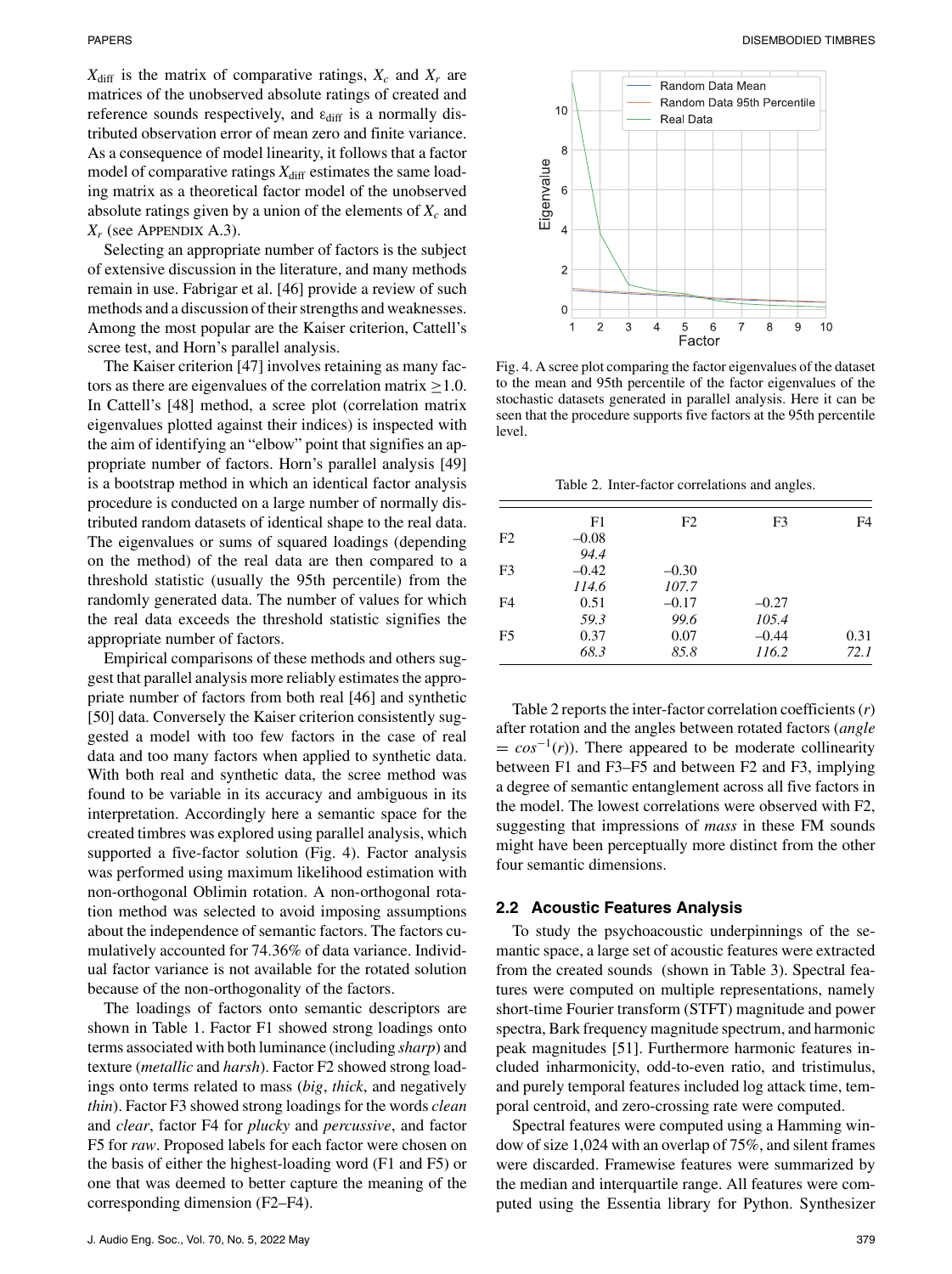HAYES ET AL. PAPERS

| <b>Signal Representation</b> | Feature                   | Explanation                                                                                               |  |  |  |  |
|------------------------------|---------------------------|-----------------------------------------------------------------------------------------------------------|--|--|--|--|
| $STFT_{mag}$ Spectrum        | Centroid                  | Center of mass of spectral representation                                                                 |  |  |  |  |
| STFT <sub>pow</sub> Spectrum | Spread                    | The statistical variance of the distribution of spectral energy                                           |  |  |  |  |
| <b>Bark Spectrum</b>         | <b>Skewness</b>           | The asymmetry of the distribution of spectral energy                                                      |  |  |  |  |
| Harmonic Spectrum            | Kurtosis                  | Proportional to the amount of energy in the tails of the spectral<br>distribution                         |  |  |  |  |
|                              | Decrease                  | A linear regression coefficient representing the decreasing slope of<br>the spectrum                      |  |  |  |  |
|                              | Rolloff                   | The frequency bin below which 85% of spectral energy is contained                                         |  |  |  |  |
|                              | Frame Energy              | The total energy contained in the spectrum                                                                |  |  |  |  |
|                              | <b>Flatness</b>           | The ratio between the geometric and arithmetic means of the<br>spectrum                                   |  |  |  |  |
|                              | Crest                     | The ratio between the maximum value and arithmetic mean of the                                            |  |  |  |  |
|                              |                           | spectrum                                                                                                  |  |  |  |  |
| Harmonic Peaks               | Inharmonicity             | The energy-weighted divergence of harmonic peak frequencies from<br>integer multiples of the fundamental  |  |  |  |  |
|                              | Tristimulus #1            | Relative weight of first harmonic                                                                         |  |  |  |  |
|                              | Tristimulus #2            | Relative weight of second, third, and fourth harmonics                                                    |  |  |  |  |
|                              | Tristimulus #3            | Relative weight of fifth harmonic and higher                                                              |  |  |  |  |
|                              | Odd-to-Even Ratio         | Ratio of energy contained in harmonic peaks with odd index to<br>energy in those with even index          |  |  |  |  |
|                              | <b>Noisiness</b>          | The difference between the total energy in the signal and the energy<br>contained in harmonic peaks       |  |  |  |  |
| Amplitude Envelope           | Log Attack Time           | The log (base 10) of the time taken for the signal to move from $20\%$<br>to 90% of its maximum amplitude |  |  |  |  |
|                              | <b>Effective Duration</b> | The duration for which the signal is above $40\%$ of its maximum<br>amplitude                             |  |  |  |  |
|                              | <b>Temporal Centroid</b>  | The center of mass of the amplitude envelope                                                              |  |  |  |  |
| Raw Waveform                 | <b>Strong Decay</b>       | A nonlinear function of temporal centroid and signal energy                                               |  |  |  |  |
|                              | <b>Zero Crossing Rate</b> | The proportion of signal values that represent sign changes                                               |  |  |  |  |

patches were rendered at 44.1 kHz with a duration of 4 s. The ADSR envelope was controlled by a gate signal, which was on (attack, decay, and sustain) for 3 s and off (release) for 1 s.

The extracted features cannot be assumed to correspond to independent axes of variation in the sounds under analysis. Indeed many features exhibit strong correlation. In order to address this issue, a feature dimensionality reduction procedure based on that of Zacharakis et al. [26] was followed. Their approach involved three reduction steps: Firstly they eliminated multicollinear features by inspecting Spearman rank correlation coefficients and discarding one member of any pair where  $|\rho| > 0.8$ . Secondly they inspected the Kaiser-Meyer-Olkin (KMO) measure of sampling adequacy, defined as:

$$
KMO_{i} = \frac{\sum_{j \neq i} r_{ij}^{2}}{\sum_{j \neq i} r_{ij}^{2} + \sum_{j \neq i} u_{ij}}
$$

where *R* is the data correlation matrix and *U* is the data partial correlation matrix, that is, the correlations between pairs of variables controlling for the influence of other variables in the analysis. Variables with KMO <0.5 were discarded. Finally they performed PCA with Varimax rotation on the remaining features.

While this three-step method addresses the issue of correlated feature clusters, the remaining variables and, therefore, the structure of the resulting component space are highly dependent on which member of each collinear pair is retained in the first step. On several runs of the procedure with different orderings of variables in the first step, drastically different PCA solutions were found. Therefore, to improve reproducibility and select the most representative principal components, an extra step was introduced before the reduction procedure wherein features were sorted by their maximum absolute Spearman rank correlation coefficient with any of the semantic factors. Then the member of each collinear feature pair with the lowest such factor correlation was discarded. The authors believe this filter-based approach to be sufficient for the task of identifying acoustical correlates and thus leave deeper analysis of features and application of alternate feature selection methods to future work.

Because of the large number of features computed, the threshold for the Spearman rank correlation coefficient was set at 0.7 and for the KMO measure of sampling adequacy at 0.7. This resulted in a set of 17 descriptors, which are listed in Table 4. Parallel analysis, performed on the resulting set of features, supported a four-component solution at the 95th percentile level. PCA was followed by Varimax rotation to achieve simple structure. The resulting compo-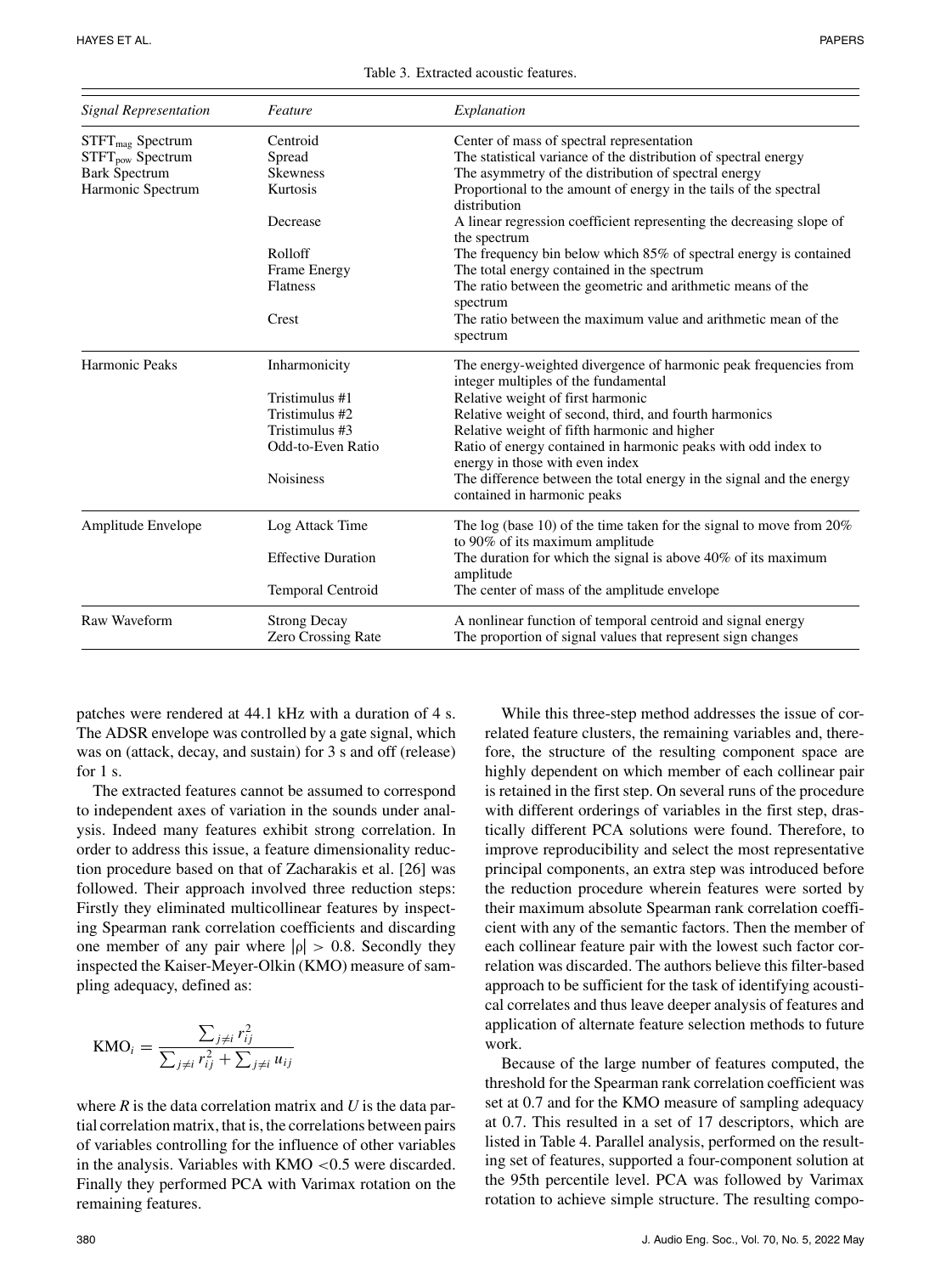|                                     | PC <sub>1</sub>                                          | PC <sub>2</sub>                                         | PC <sub>3</sub>               | PC <sub>4</sub>                   |
|-------------------------------------|----------------------------------------------------------|---------------------------------------------------------|-------------------------------|-----------------------------------|
|                                     | Spectrotemporal<br>(Distribution) $\&$<br>Spectral Shape | <b>Temporal Energy</b><br>Variation & Spectral<br>Slope | Spectrotemporal<br>(Flatness) | Spectrotemporal<br>(Crest Factor) |
| $STFT_{pow}$ Kurtosis IQR           | 1.00                                                     | 0.00                                                    | 0.00                          | 0.00                              |
| $STFT_{\text{now}}$ Skewness IQR    | 0.95                                                     | 0.08                                                    | $-0.30$                       | 0.02                              |
| Bark Spread Median                  | 0.82                                                     | 0.57                                                    | $-0.02$                       | $-0.11$                           |
| $STFTmag$ Decrease Median           | 0.78                                                     | 0.48                                                    | $-0.40$                       | 0.02                              |
| <b>Bark Crest Median</b>            | 0.76                                                     | 0.61                                                    | 0.23                          | $-0.03$                           |
| Harmonic Kurtosis IQR               | 0.76                                                     | $-0.13$                                                 | $-0.19$                       | $-0.61$                           |
| $STFT_{pow}$ Frame erg IQR          | $-0.00$                                                  | 1.00                                                    | 0.00                          | $-0.00$                           |
| Harmonic Frame erg IQR              | 0.46                                                     | 0.82                                                    | 0.20                          | $-0.28$                           |
| <b>Effective Duration</b>           | $-0.44$                                                  | 0.80                                                    | 0.36                          | $-0.21$                           |
| Harmonic Decrease Median            | 0.10                                                     | 0.76                                                    | 0.16                          | 0.62                              |
| $STFTmag$ Flatness IQR              | $-0.00$                                                  | $-0.00$                                                 | 1.00                          | 0.00                              |
| STFT <sub>pow</sub> Crest IQR       | 0.19                                                     | $-0.21$                                                 | 0.94                          | 0.19                              |
| $STFTmag$ Crest IQR                 | $-0.00$                                                  | 0.00                                                    | $-0.00$                       | 1.00                              |
| STFT <sub>mag</sub> Centroid IQR    | 0.67                                                     | 0.31                                                    | $-0.47$                       | 0.48                              |
| $STFTpow$ Kurtosis Median           | 0.69                                                     | 0.42                                                    | 0.13                          | 0.58                              |
| STFT <sub>now</sub> Skewness Median | $-0.18$                                                  | 0.71                                                    | $-0.64$                       | $-0.22$                           |
| <b>Bark Centroid Median</b>         | 0.66                                                     | 0.72                                                    | 0.09                          | 0.18                              |

| Table 4. Principal component (PC) loadings of acoustic features after varimax rotation. |  |  |  |  |  |  |  |
|-----------------------------------------------------------------------------------------|--|--|--|--|--|--|--|
|-----------------------------------------------------------------------------------------|--|--|--|--|--|--|--|

Note: Bold type signifies absolute component loading >0.75. Features with loadings at this level are used to label components, as in [26]. Frame erg, framewise energy; IQR, inter-quartile range; STFT<sub>pow</sub>, power spectrogram from short time Fourier transform; STFT<sub>mag</sub>, magnitude spectrogram from short time Fourier transform.

nent loadings are shown in Table 4. Features with loadings above a threshold (set at 0.75) are used to label components.

The first component showed above-threshold loadings for the medians of spectral decrease [52], Bark spectral spread, and crest factor. It also showed above-threshold loadings for IQRs of the skewness and kurtosis of the STFT power spectrum and harmonic magnitudes. This somewhat contradictory combination of spectral features implies this component describes a continuum between specific spectrotemporal profiles. The second component shows abovethreshold loadings for median harmonic decrease and the IQRs of frame energies in both the STFT power and harmonic magnitude spectra. It also showed a positive loading for effective duration. These loadings suggest this component describes a sound with a longer sustain and high temporal energy variation.

The third component shows above-threshold loadings for the IQRs of STFT magnitude flatness and STFT power crest factor. These loadings imply that a sound with a high score on this component would contain spectrotemporal modulations that vary between a flat spectral distribution (typically indicative of a noisy or inharmonic sound) and a spectrum with a distinct crest. This may suggest that sounds with a high loading on this component may be more likely to make use of the amplitude envelopes of the synthesizer's modulating operators. The final component shows an abovethreshold loading for the IQR of STFT magnitude crest factor. This suggests that sounds with a high score on this component may, again, employ the amplitude envelopes of the modulating operators in a way that moves between a pronounced spectral peak and a more even energy distribution.

Table 5 shows Spearman rank correlation coefficients between the five semantic factors and the four acoustic components. To accommodate the comparative nature of the semantic ratings, analysis was performed using the difference between the created sound and its reference along each acoustic component. In interpreting these coefficients and their significance, it is important to take into account the large number of sounds in this analysis  $(n = 270)$ , inherent noise in the dataset caused by the single rating provided for each sound, and subjectivity of assigning a value to the applicability of a semantic descriptor. In particular, while many correlations were significant at the  $p < 0.001$  level, the strengths of their relationships were moderate.

The first factor (*sharpness*) showed significant negative correlations with components PC1, PC2, and PC4 and a significant positive correlation with component PC3. Factors F3–F5 all share a pattern of highly significant correlations with components PC1 and PC3, with factor F3 inverted compared to the other two. The second factor (associated with *mass*) did not show significant correlations with any of the principal components of acoustic variation. Similarly there was no influence of stimulus F0 on any of the semantic factors.

#### **2.3 Synthesizer Parameters**

The perceptual imprints of timbre on the sound design process were inspected next. In order to identify whether semantic prompts and the direction of comparison exerted an effect on the adjustments made to synthesizer controls, linear regression models were computed for every  $\Delta(p_c$  $p_r$ ) and F0 with comparative prompt as a categorical variable with six levels, i.e., three adjectives in two directions of comparison. Estimated regression slopes (β coefficients) served as indicators of effect size (see Fig. 5).

Similar patterns of linear effects on changes to the modulator tuning and volume parameters for *brighter*, *less bright*,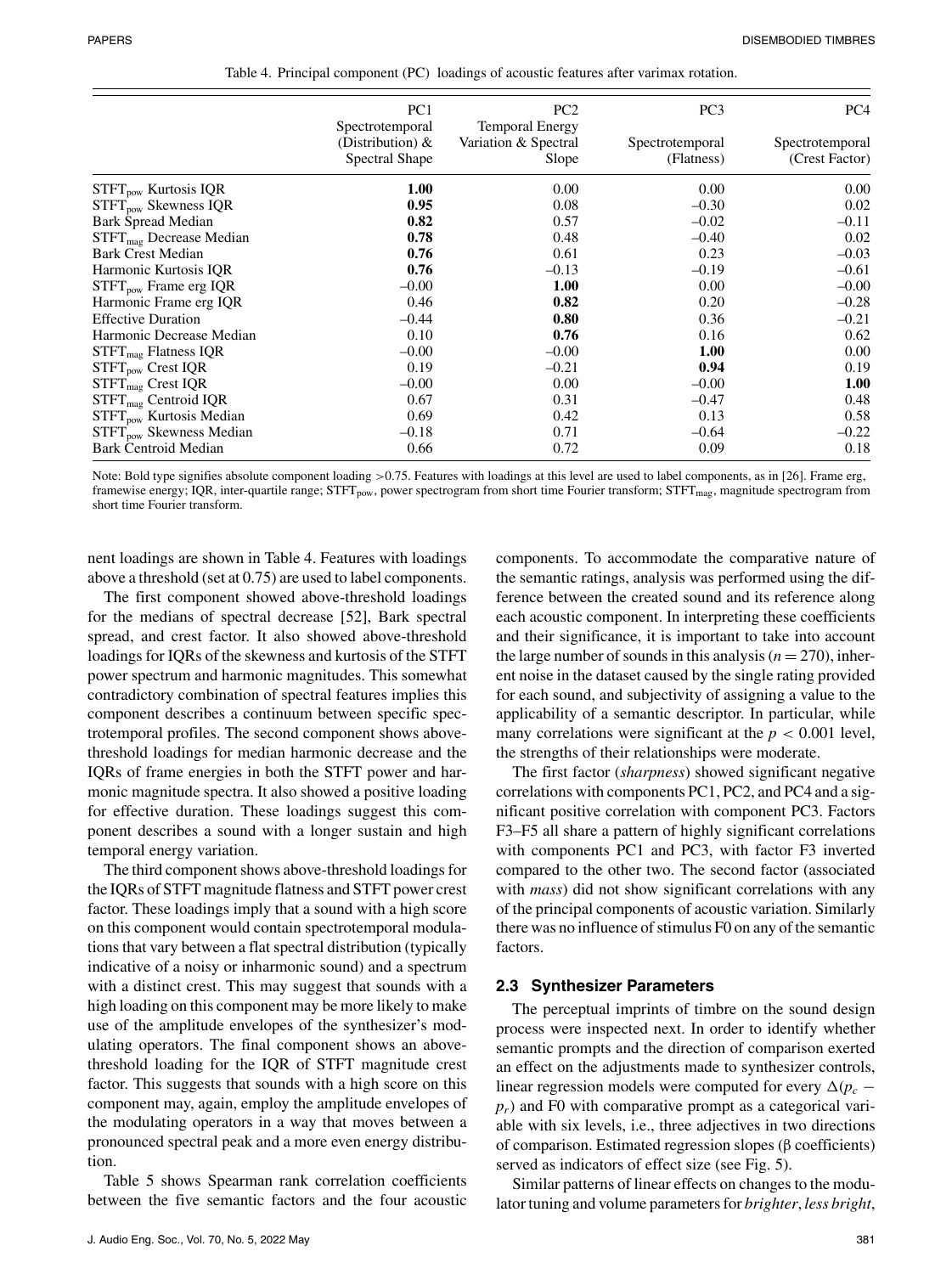| Table 5. Spearman rank correlation coefficients between semantic factors and acoustic feature principal components, as well as |                        |  |
|--------------------------------------------------------------------------------------------------------------------------------|------------------------|--|
|                                                                                                                                | fundamental frequency. |  |

|                           | PC <sub>1</sub>                                          | PC2<br>Temporal                         | PC <sub>3</sub>               | PC <sub>4</sub>                   |                |
|---------------------------|----------------------------------------------------------|-----------------------------------------|-------------------------------|-----------------------------------|----------------|
|                           | Spectrotemporal<br>(Distribution) $\&$<br>Spectral Shape | Energy<br>Variation &<br>Spectral Slope | Spectrotemporal<br>(Flatness) | Spectrotemporal<br>(Crest Factor) | F <sub>0</sub> |
| Factor 1 (Sharpness)      | $-0.58***$                                               | $-0.37***$                              | $0.49***$                     | $-0.25***$                        | $-0.01$        |
| Factor 2 (Mass)           | 0.09                                                     | $-0.02$                                 | 0.09                          | 0.03                              | 0.08           |
| Factor 3 (Clarity)        | $0.29***$                                                | $0.17**$                                | $-0.44***$                    | 0.04                              | $-0.03$        |
| Factor 4 (Percussiveness) | $-0.24***$                                               | $-0.03$                                 | $0.31***$                     | $-0.14*$                          | $-0.02$        |
| Factor 5 (Rawness)        | $-0.22***$                                               | $-0.10$                                 | $0.34***$                     | $-0.10$                           | $-0.05$        |

\**p* < 0.05; \*\**p* < 0.01; \*∗\**p* < 0.001.

and *less rough* prompts were observed, with the polarity of the effects inverted for the "less" prompts. These effects were also present for *rougher*, although they are less pronounced. Given the properties of FM synthesis, these similarities are intuitive: these parameters directly dictate the intensity, energy distribution, and partial distribution of the modulated signal.

The *more thick* prompt showed consistent effects on the amplitude envelope controls of both the carrier and modulating operators. This suggests that thickness is modulated by manipulating both the sustain of overall amplitude and sustain of sideband energy. However the width of the 95% confidence intervals of these effects implies a large degree of variance in how these controls were actually used in re-



Fig. 5. Linear effects (β) of comparative semantic prompt derived from linear regression for every frequency-modulation synthesizer control change and fundamental frequency. Error bars correspond to 95% confidence intervals. A = attack; D = decay; R = release; S  $=$  sustain; T  $=$  tuning; V  $=$  volume; 1  $=$  carrier; 2/3  $=$  modulators.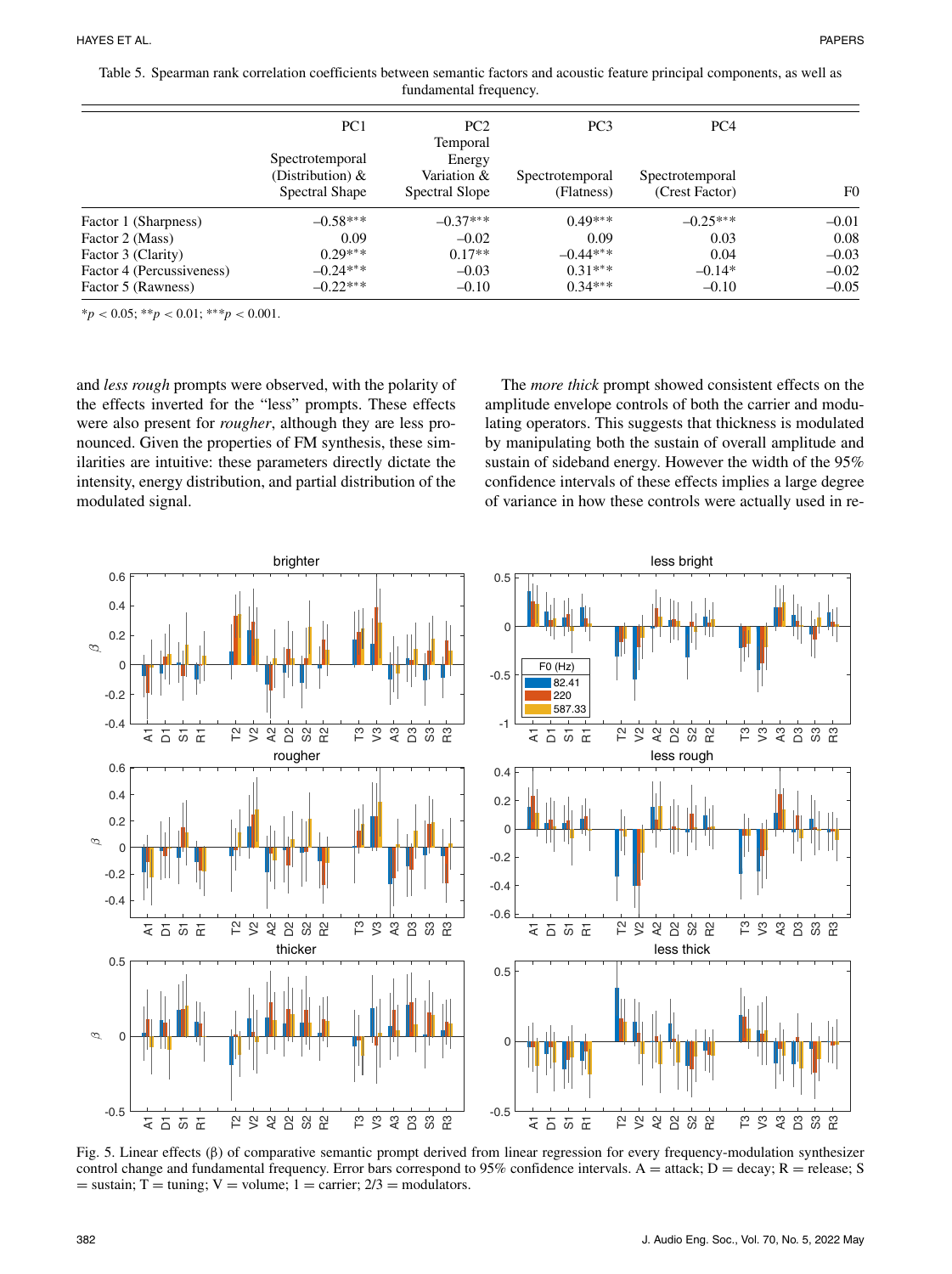sponse to prompts. In the case of modulator controls, this may be explained by their equivalence in the architecture of the synthesizer—that is, swapping the control values of operators 2 and 3 results in an identical sound being produced. Achieving a change in accordance with a given prompt may therefore not require the manipulation of all controls capable of achieving changes along that semantic dimension, thus weakening the statistical relationship between each such control and its corresponding prompt.

In general, prompt effects on tuning and volume controls were observed to be consistently stronger than on ADSR envelope controls. This may be partially because of the interdependence of synthesis parameters—the strength and nature of the effect of the ADSR parameters of a modulating operator are dictated by the values of the corresponding tuning and volume controls. For example, if the volume control of an operator is very low, the strength of the effect of the envelope sustain control may be almost imperceptible. However the weak ADSR effects are probably mostly because of the lack of a prompt that explicitly describes temporal characteristics of a signal. Because an explicit percussive-plucky factor emerged in the analysis of posthoc semantic ratings, such a prompt would be a useful addition to future applications of this prompted synthesis paradigm.

To examine the relationship between adjustments to synthesizer controls, semantic factors, and the principal axes of acoustical variation, Spearman's rank correlation coefficient was computed between synthesizer control changes  $\Delta(p_c - p_r)$ , semantic factor scores, and differences between created/reference sounds along acoustic principal components. These values are displayed in Fig. 6. Correlations were generally strongest across all factors for the tuning and volume controls of the modulating operators, suggesting these exerted a larger influence over both semantic ratings and the resulting acoustic properties of synthesized sounds. Modulator volume, however, appeared to exhibit almost no relationship with factor F2 (*mass*), while correlating significantly with all other semantic factors and acoustic principal components. This may imply that the concept of semantic mass is less significantly influenced by the sideband energy in the signal.

Comparatively correlations with ADSR envelope controls were generally weaker, although the carrier operator's attack control showed moderately strong inverse relationships with factors F1 (*sharpness*), F4 (*percussive*), and F5 (*rawness*). Modulator attack controls also showed moderate negative correlations with F4 suggesting, as might be expected from musical intuition, that greater percussiveness is characterized by both a shorter attack portion in the amplitude envelope with a short transient with a wider spectral distribution. Again the weaker relationships seen in other envelope controls may have arisen because of the lack of a specifically temporal prompt descriptor.

# **3 DISCUSSION**

The semantic correspondences of a wide variety of sounds, produced through FM synthesis, were explored using a novel experimental paradigm based on a prompted synthesis task. Experienced sound designers both created sounds in response to prompts and provided semantic ratings on the sounds they produced. These responses were studied by constructing a semantic timbre space using exploratory factor analysis, and a correlation analysis was performed with the principal components of a set of acoustic features. Finally the influence of semantic prompts on the sound design process was examined by fitting linear models to synthesizer parameter changes.

The five-factor semantic space for FM sounds identified by the analysis in the previous section showed strong loadings for timbral descriptions associated with the LTM dimensions observed previously for acoustic and electroacoustic instrument tones [26, 7] but also exhibited a distinct structure in response to the specificities of FM signals. The recurrence of LTM-like factors in this and previous studies indicates that these concepts may generalize well across timbral domains, while the occurrence of more highly specified factors suggests that these concepts alone do not form a complete timbre semantic model. In interpreting these results, it is crucial to be mindful that these observations cannot be assumed to generalize beyond the timbral domain of the experimental FM synthesizer. Continued inquiry into the full diversity of electronic sound is needed to understand the extent to which the findings are because of specificities of FM synthesis.

# **3.1 Implications for the Perception and Semantic Processing of Timbre**

The first factor, which was labeled *sharpness*, showed strong loadings for both luminance-related and texturerelated words, although less so for *rough* and *smooth*, suggesting it may represent an amalgam of attributes relating to these two semantic dimensions. It has been suggested that a *sharp* timbre is one that is both *bright* and *rough* [53]. The acoustic principal component correlates of F1 were the strongest seen across all five factors, suggesting it may be more closely related than other factors to the main aspects of acoustic variation in the created sounds. This was also the case for the musical timbres investigated in [26], where, albeit separately, the two luminance and texture factors shared their most significant acoustic correlations.

In the context of FM synthesis, where the introduction of brightness (in the form of high-frequency energy) is closely linked to the introduction of inharmonicity through phase modulation, an entanglement of luminance and texture may follow naturally. Thus the closer alignment of these two semantic concepts in this study could be a direct result of the chosen method of synthesis. The similarities between the effects of *bright* and *rough* prompts on modulator volume and tuning synthesizer controls (Fig. 5) might further support this interpretation. That is to say, the same controls were used when participants were asked to modulate the perceived brightness as when they were asked to decrease the perceived roughness. However prompts to increase roughness did not result in quite so strong an effect, suggesting there may exist a degree of independence be-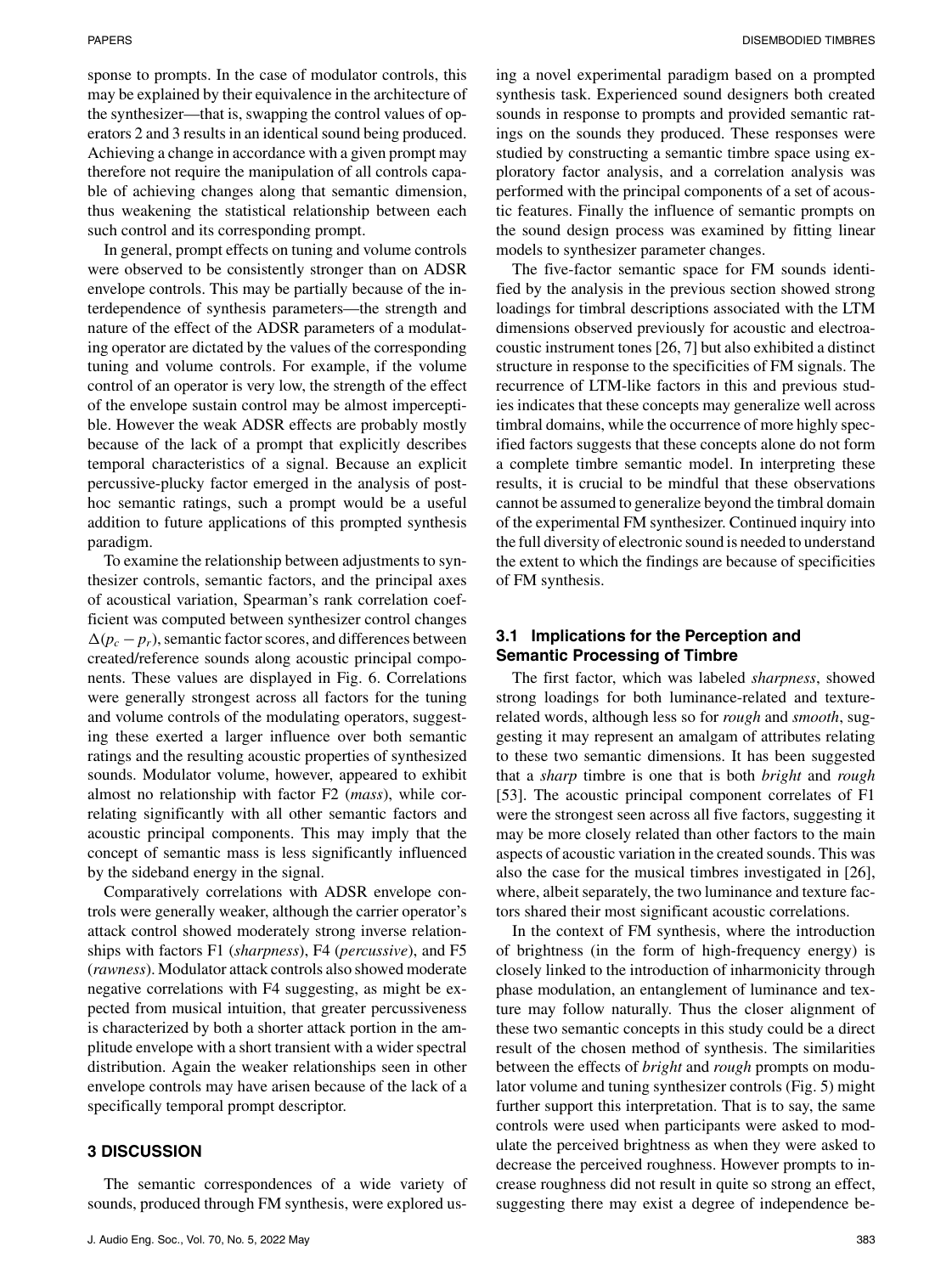| PC <sub>1</sub> | $0.29***$  | $0.11*$        | $-0.12*$       | $0.15***$      | $-0.51***$ | $-0.55***$     | $0.21***$  | 0.05           | $-0.17***$     | 0.02           | $-0.52***$ | $-0.52***$     | $0.25***$  | $0.12*$        | $-0.21***$     | 0.02        |         |
|-----------------|------------|----------------|----------------|----------------|------------|----------------|------------|----------------|----------------|----------------|------------|----------------|------------|----------------|----------------|-------------|---------|
| PC <sub>2</sub> | $-0.01$    | $0.13*$        | $-0.32***$     | 0.03           | $-0.28***$ | $-0.38***$     | 0.08       | $-0.04$        | $-0.23***$     | $-0.03$        | $-0.25***$ | $-0.36***$     | 0.04       | 0.04           | $-0.24***$     | 0.03        | ⋗       |
| PC <sub>3</sub> | $-0.45***$ | $-0.06$        | $-0.07$        | $-0.16***$     | $0.23***$  | $0.66***$      | $-0.16***$ | 0.05           | 0.02           | $-0.06$        | $0.31***$  | $0.59***$      | $-0.19***$ | $-0.05$        | $0.12*$        | 0.02        | coustic |
| PC4             | $0.17***$  | 0.01           | $-0.1*$        | $0.13*$        | $-0.32***$ | $-0.1$         | $0.27***$  | $0.22***$      | $-0.13*$       | 0.03           | $-0.26***$ | $-0.11*$       | $0.23***$  | $0.25***$      | $-0.11*$       | $\mathbf 0$ |         |
|                 |            |                |                |                |            |                |            |                |                |                |            |                |            |                |                |             |         |
| F <sub>1</sub>  | $-0.43***$ | $-0.07$        | $-0.05$        | $-0.22***$     | $0.58***$  | $0.6***$       | $-0.23***$ | $-0.03$        | 0              | $-0.12*$       | $0.6***$   | $0.55***$      | $-0.26***$ | $-0.02$        | 0.06           | $-0.05$     |         |
| F <sub>2</sub>  | $0.13*$    | $0.21***$      | $0.31***$      | $0.16***$      | $-0.33***$ | 0.06           | $0.15***$  | $0.17***$      | $0.11*$        | $0.14***$      | $-0.17**$  | 0.02           | $0.19***$  | $0.14***$      | $0.15***$      | 0.09        | တ္တ     |
| F <sub>3</sub>  | $0.25***$  | $-0.02$        | $-0.06$        | 0.08           | $-0.2***$  | $-0.42***$     | 0.04       | $-0.12*$       | $-0.03$        | 0.01           | $-0.23***$ | $-0.38***$     | 0.09       | $-0.16***$     | $-0.1$         | $\mathbf 0$ | smantic |
| F4              | $-0.55***$ | $-0.15***$     | $-0.2***$      | $-0.31***$     | $0.34***$  | $0.44***$      | $-0.3***$  | $-0.08$        | $-0.08$        | $-0.14**$      | $0.37***$  | $0.41***$      | $-0.4***$  | $-0.09$        | $-0.06$        | $-0.09$     |         |
| F <sub>5</sub>  | $-0.36***$ | 0.04           | 0              | $-0.13*$       | $0.23***$  | $0.44***$      | $-0.12*$   | 0.05           | 0              | $-0.06$        | $0.31***$  | $0.42***$      | $-0.2***$  | $0.12*$        | 0.03           | $-0.03$     |         |
|                 | A1         | D <sub>1</sub> | S <sub>1</sub> | R <sub>1</sub> | T2         | V <sub>2</sub> | A2         | D <sub>2</sub> | S <sub>2</sub> | R <sub>2</sub> | T3         | V <sub>3</sub> | A3         | D <sub>3</sub> | S <sub>3</sub> | R3          |         |

Fig. 6. Spearman's ρ computed between changes to synthesizer controls, semantic factors, and differences along acoustic principal components. A = attack; D = decay; F1–F5 = semantic factors; PC1–PC4 = acoustic principal components; R = release; S = sustain;  $T = \text{tuning}; V = \text{volume}; 1 = \text{carrier}; 2 \& 3 = \text{modulators}.$ 

tween brightness and roughness that could not be entirely captured by the factor model.

Acoustic correlations for the second semantic factor (*mass*) were less clear. On the one hand, this might be the result of the acoustical analysis lacking an audio descriptor or a set of descriptors that adequately capture the concept of sound mass. Alternatively it is plausible that a number of possible combinations of characteristics independently associate with auditory mass, and the scale and structure of the dataset has obscured any such individual correlations. Indeed the two most highly correlated acoustic principal components (PC1 and PC3) described changes in the shape and flatness of the spectral distribution over time, which might suggest that the semantic dimensions of this set of FM synthesizer sounds are best characterized by modulation of these spectrotemporal characteristics. Recent work shows that spectrotemporal modulation representations could explain a higher amount of the variance in semantic ratings of sound mass than classical audio descriptors of the type used here [54].

The third (with strong loadings for *clean* and *clear*) and fifth (with a strong loading for *raw*) factors described more nuanced aspects of timbral variation, specific to FMsynthesized sounds. FM synthesis provides fine-grained control over the distribution of partials, with the energy distribution over sidebands governed by Bessel functions of the modulation index [37]. It is plausible that certain aspects of variation between FM-synthesized sounds are pronounced enough to be differentiated by similarly finegrained semantic dimensions and may otherwise be less separable in other contexts. For instance, in the LTM study, English listeners perceived *messy* acoustic and electroacoustic instrument tones to also be *rough* and, to a lesser extent, *thick*, while scales like *clear* and *dirty* were dropped from the final factor analysis because of high correlation with other scales [26].

On the other hand, the emergence of a *plucky*/*percussive* dimension (factor F4) in the present study might be interpreted from a methodological angle. Interacting with the synthesizer's ADSR envelopes may have encouraged participants, who also had significant prior sound design experience, to be particularly sensitive to the temporal shape of the sounds they actively created, where they might not be in a conventional passive listening design. Indeed factors proposed across several such investigations of timbre semantics, including the LTM study, appear generally unable to capture the salient perceptual dimension of timbre responsible for discriminating between sustained and impulsive sounds [7, 27].

While this factor shows weak to moderate correlations with some acoustic components, no relationship was observed with the only component (PC2) associated with a descriptor related to temporal energy (effective duration). It is possible that, in the context of FM-synthesized sounds, the attributes insinuated by the terms *percussive* and *plucky* are not well characterized by purely temporal descriptors. These terms may, for example, be more suggestive of particular profiles of spectrotemporal evolution. They are also distinct from other semantic descriptors in both this analysis and previous work [18, 26] because, instead of being metaphors for timbral characteristics, they may be directly suggestive of source-cause categorical cues such as striking and plucking. Timbrally, these are typically associated with an instantaneous attack transient, after which the signal energy decays. It stands to reason then that the inclusion of *percussive* and *plucky* scales might have been sufficient to elicit discrimination of such timbral characteristics, despite this not being a principal component of acoustic variation.

## **3.2 Relationship Between Semantic Factors and Synthesis Parameters**

Significant correlations between the observed semantic factors and adjustments made by participants to synthesis parameters were observed (Fig. 6). In order to interpret these correlations, it is helpful to understand how the parameters of an FM synthesizer influence the resulting signal at a high level. Thus the authors propose conceptually dividing the parameters of the synthesizer into the following four groups, based on their effects:

- 1. Amplitude temporal evolution: carrier attack (A1), decay (D1), sustain (S1), and release (R1).
- 2. Spacing between sideband frequencies: modulator tuning (T2 and T3).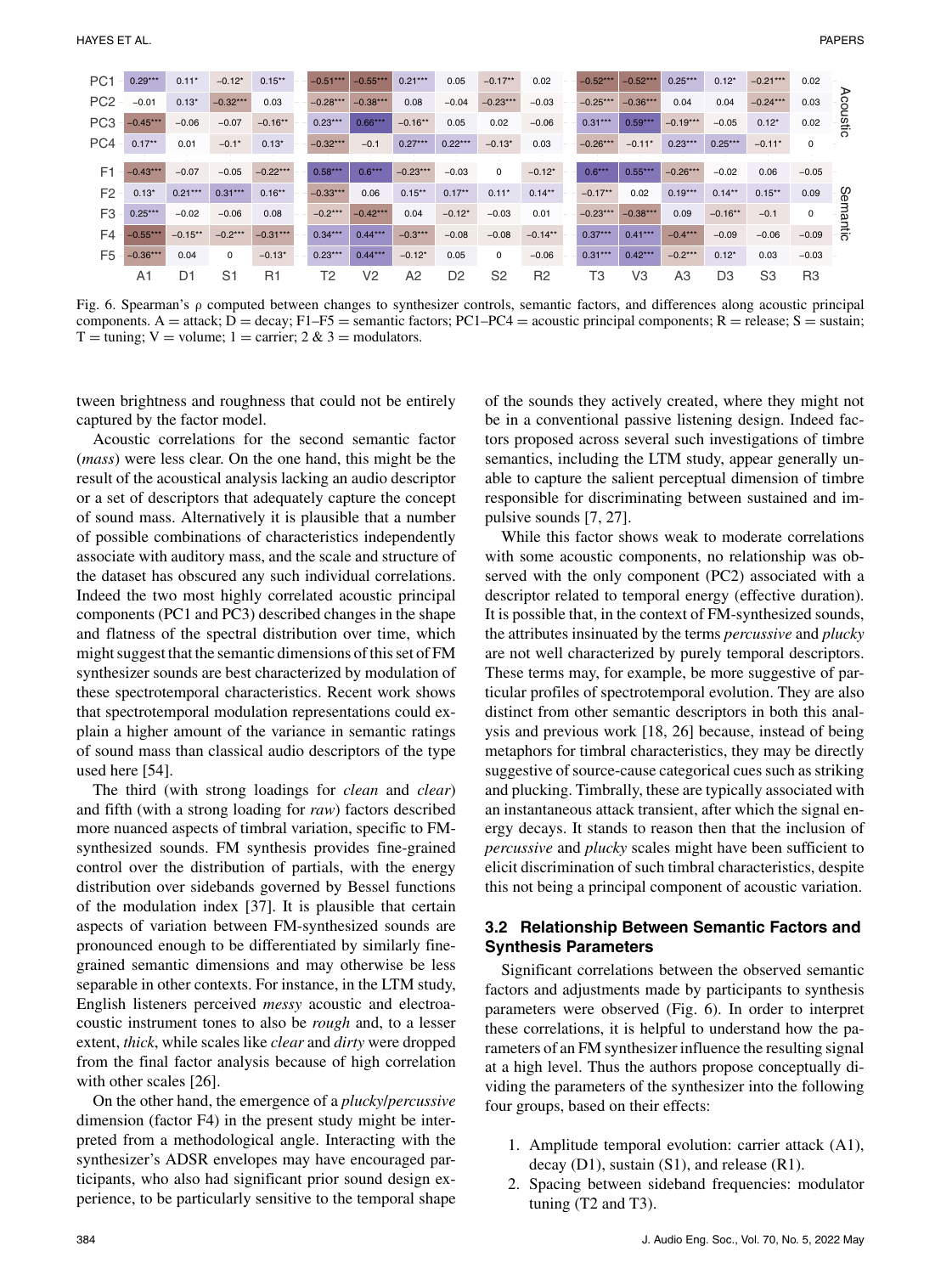- 3. Sideband energy distribution: modulator volume (V2 and V3).
- 4. Sideband energy temporal evolution: modulator attack (A2 and A3), decay (D2 and D3), sustain (S2 and S3), and release (R2 and R3).

With these groupings in mind, analyzing the pattern of correlations seen for each factor becomes a simpler task. Increasing "sharpness" (F1) appears, for example, to be associated with (1) faster amplitude envelopes  $(\downarrow A1)$ and  $\downarrow$ R1), (2) wider spacing between sidebands ( $\uparrow$ T2 and ↑T3), (3) more energy distributed to sidebands (↑V2 and ↑V3), and (4) a shorter sideband energy envelope (↓A2 and ↓A3). Conversely increasing "mass" (F2) suggests parameter changes that cause (1) slower amplitude envelopes with more sustain ( $\uparrow$ D1,  $\uparrow$ S1, and  $\uparrow$ R1), (2) narrower spacing between sidebands ( $\downarrow$ T2 and  $\downarrow$ T3), (3) no change to sideband energy distribution, and (4) slower sideband energy envelopes with more sustain ( $\uparrow$ A2,  $\uparrow$ D2,  $\uparrow$ R2,  $\uparrow$ A3,  $\uparrow$ D3, and  $\uparrow$  S3).

Through this lens, the semantic factor/synthesisparameter relationships are somewhat intuitive. Percussiveness (F4) is mostly associated, for example, with shorter envelopes and more energy in sidebands, which is consistent with previous definitions of "percussive" semantic dimensions [27]. However many of the semantic factor/synthesisparameter correlations are statistically significant but exhibit only a small correlation, which is congruent with the high variance also seen in parameter changes per prompt. This suggests that, as with the prompt-parameter relationships, the distribution of semantic factor/synthesisparameter relationships is highly varied and exhibits nuances likely resulting from the specifics of FM synthesis discussed in the following section.

# **3.3 Influence of Task Constraints and Pitch Register**

More generally the hands-on synthesis component of the present experiment may have resulted in heightened sensitivity to certain timbral cues, such as those captured by factors 3–5. These, although commonly shared across many types of sounds, may be more difficult to perceptually disentangle in complex natural versus simple synthetic sounds (see, for example, [55]). As such, the latter may have invited for subtler semantic associations. Reusing previously created sounds as reference stimuli for each trial may have also contributed to the prominence of timbral subtleties in the factor space. Given the greater diversity of stimuli included in the analysis, it is reasonable to assume that a wider diversity of sonic characteristics were represented. However, because each stimulus pair was rated only once, it is not possible to quantify inter-rater agreement on the presence or distribution of these characteristics. It would therefore be beneficial, in future work, to collect semantic ratings from multiple participants on a shared set of stimuli similar to those used in this study.

Another methodological choice that might have driven the finer-grained factor solution is the use of pairwise comparative ratings, which are generally considered to not limit the dimensionality that can be recovered [55]. Because participants rated semantic scales based on the dissimilarity between a reference sound and the one they created, one stimulus pair at a time, differentiating timbral subtleties that may be obscured in an absolute rating paradigm might have been enabled (although see [56]). Further work collecting absolute semantic ratings on the same stimuli would be necessary to confirm this.

The comparative nature of the semantic ratings might also explain the lack of any significant relationship between stimulus F0 and the five semantic factors in the present data. At first this finding would appear at odds with previous reports both when F0/pitch is examined directly [41, 42] and when it is considered as an additional variable [26]. In the LTM space, for instance, F0 was found strongly correlated with the mass dimension, with lower-pitched sounds rated as thicker and more dense (cf. [57]). It is possible that the use of comparative versus absolute rating scales effectively controlled for any F0 effects. Another plausible explanation is that the specific characteristics of FM synthesis may have perceptually obscured the true F0 of some sounds. That is, the introduction of sidebands both above and below the oscillating frequency of the carrier operator might have falsely implied a lower or higher pitch [58].

The architecture of the FM synthesizer used by participants may have limited the power of the linear models presented in Sec. 2.3 to accurately predict the influence of semantic prompts on parameter changes. In particular the symmetry of the modulation routing means that swapping the parameter values of operators 2 and 3 would result in an identical sound being produced. This is reflected in the similarity of the linear effects (Fig. 5) between the parameters of both modulators and may have weakened the statistical relationships between modulator parameters and semantic descriptors.

There also exist degenerate regions in the synthesisparameter space, such as when the amplitude of a modulating operator is zero. In these cases, none of the parameters of the modulator in question contribute to the resulting audio signal, although still influencing the statistical analysis. Future applications of this paradigm, therefore, would benefit from either an asymmetric synthesis architecture or an analysis that accounts for parameter redundancies and degeneracies. Further experimentation with a linear synthesis method, such as additive synthesis, would also help understand to what extent these results derive from the nonlinearity and complexity of FM synthesis.

Furthermore a given semantic prompt may not map uniquely to a single point in the synthesizer's parameter space as per the instructed task. This is because of both the previously discussed symmetry of the synthesizer and the fact that the synthesizer's parameters may not map directly onto the semantic dimensions under test. For example, it is plausible that the neighborhood surrounding a "bright" sound in the parameter space also consists largely of "bright" sounds. It is also conceivable that there may exist several disjoint neighborhoods in parameter space that satisfy a "bright" timbre. As such, the collected data may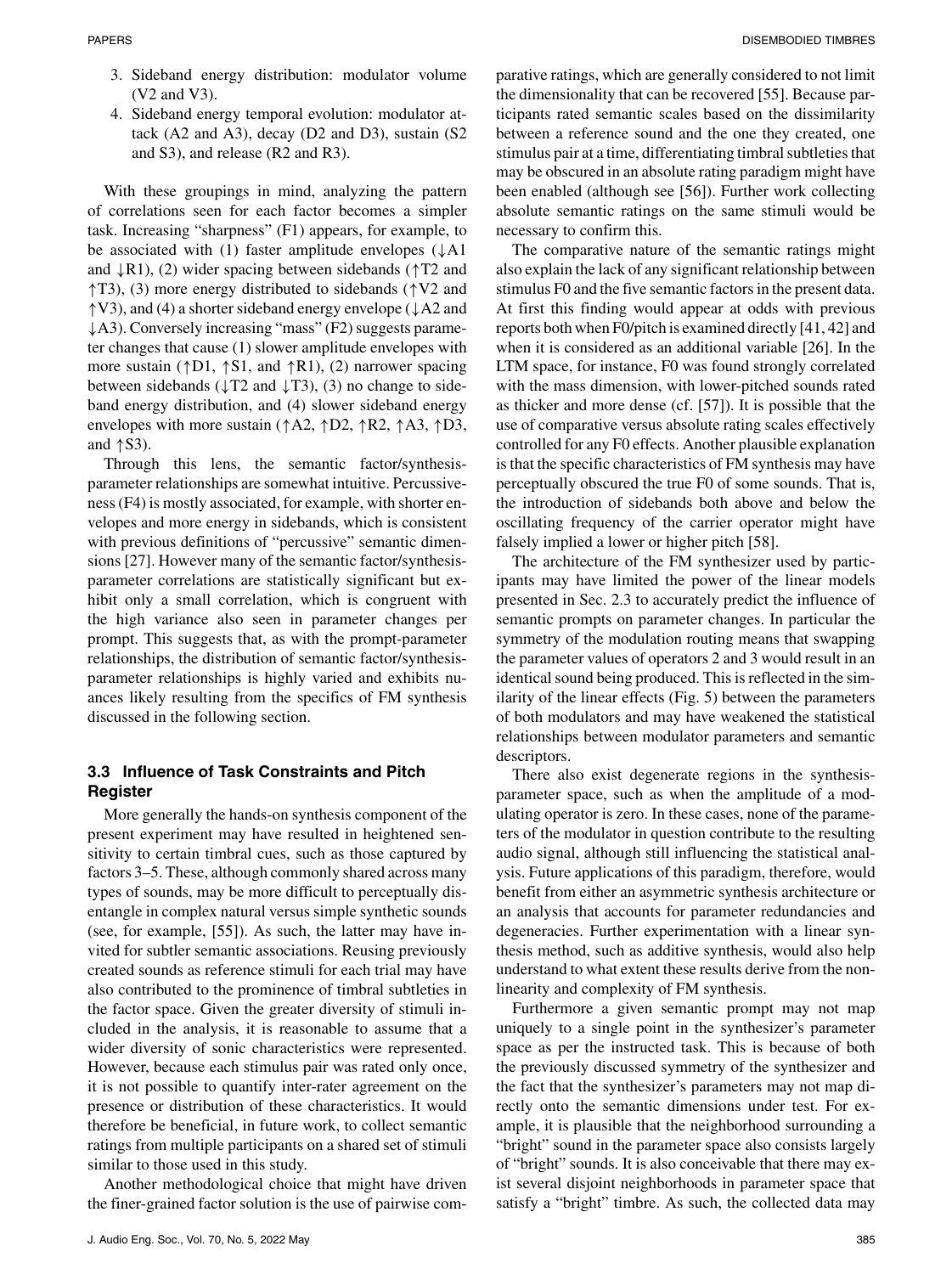represent an incomplete picture of a listener's belief about the distributions of semantic descriptors across the synthesizer's parameter space because they provide only point estimates. Further research aiming to map these distributions across the ranges of parameters would therefore be valuable.

# **3.4 Influence of Word Affect on Timbre-Semantic Associations**

In the prompted synthesis study of Wallmark et al. [40], affective connotations of the adjective prompts (based on validated affect norms [59]) were found to exert an influence over the acoustic properties of the created sound. Words with positive or negative valence were observed to result in higher scores on an acoustic component associated with spectral centroid and noisiness. Words with neutral valence, conversely, were associated with lower scores on this component.

Largely similar trends were observed for the FM sounds created in response to the three prompts used in the present study, which respectively have positive valence (*bright*), neutral valence (*thick*), and negative valence (*rough*) [59]. Specifically the patterns of linear effects in Fig. 5 indicate that the largest effects for *brighter*, *less bright*, and *less rough* were on the tuning and volume controls of the two modulators, albeit with some inconsistency between pitch registers; *thicker* and *less thick* showed overall weaker linear effects for the same controls. These controls were strongly associated with both spectral centroid (PC1) and noisiness (PC3; Table 4 and Fig. 6). While a systematic examination of the acoustical impact of word affect remains beyond the scope of this paper, the present data provide additional preliminary evidence of affective mediation in timbre semantics.

# **3.5 Toward Perceptually Informed Sound Design and Synthesis**

As observed in the present study and in previous work [8], the controls of existing synthesizers generally do not provide a clear mapping onto timbral concepts. Broadly speaking, they instead map onto specifics of the underlying synthesis method requiring musicians and sound designers to acquire some level of signal processing knowledge in order to make principled decisions. Even with this knowledge, achieving conceptually simple alterations often requires manipulation of multiple parameters, often in a counter-intuitive manner governed by their subtle interdependence. This issue is further compounded by the growing complexity of commercial hardware and software synthesizers.

Wessel [9] first suggested the use of a timbre dissimilarity space, constructed using multidimensional scaling, as a control space for a synthesizer. The proposed approach used an additive synthesis engine whose envelope parameters were mapped linearly to the dimensions of the timbre space. Such a simple mapping was likely facilitated by the linearity of additive synthesis, where the signal is constructed as a time-varying weighted sum of a set of ba-

sis functions. FM synthesis, conversely, constructs a signal from synthesis parameters nonlinearly, and many controls are thus arguably "perceptually nonlinear." For example, monotonically increasing a modulator's frequency parameter over time would result in a signal that oscillates between harmonic structure and total inharmonicity. Thus simple timbre space mappings to FM parameters can be more challenging to derive [60, 61]. Furthermore mapping synthesis parameters to a semantic timbre space introduces yet another layer of complexity because, while timbre-semantic dimensions are assumed to relate to an underlying perceptual representation, the nature of this relationship is not clear for all dimensions [18, 62].

As research in neural audio synthesis [63] extends the capabilities of synthesizers beyond the limitations of familiar techniques, a further set of challenges related to synthesis control warrants consideration. It is now already feasible to create convincing digital recreations of the sounds of physical musical instruments without the need for sample playback or physical modeling [64], transfer the timbre of one instrument to another [65], perform perceptually smooth "morphs" between timbres [10], and more. Recent work [66] has enabled many of these techniques to be achieved comfortably in real time on consumer central processing units, allowing the capabilities of neural audio synthesis to be integrated into tools for musicians and sound designers. Yet affording useful timbral control over these tools remains an unsolved problem. Their range of potential outputs is huge, yet their internal representations of timbral characteristics are typically learned directly from training data and are frequently uninterpretable by humans.

Yet, without a complete understanding of how synthetic sounds are perceived, which characteristics are most perceptually salient, how this perception maps onto comprehensible descriptions, and how these descriptions guide the sounds design process, such work is unlikely to produce controls of practical utility to those hoping to exploit the vast sonic potential of these new synthesizers in their creative work. Previous work has focused on addressing this problem in the context of audio engineering and music production by studying the relationships between semantic descriptors of timbre and the application of audio effects including equalization, compression, reverb [34], distortion [35], and bit-depth reduction [67]. Progress on this problem for audio synthesis will require interdisciplinary collaboration across the fields of psychoacoustics, deep learning, and human-computer interaction. To this end, this work is accompanied by a fully annotated dataset of sounds produced in the study, with complete semantic ratings and factor loadings. This is intended as a first step toward sharing insights across these fields in a manner that will facilitate progress on this problem.

## **4 CONCLUSION**

This study investigated the semantic associations of disembodied electronic timbres—specifically those produced by a three-operator FM synthesizer. A novel experimental paradigm was applied in which participants directly syn-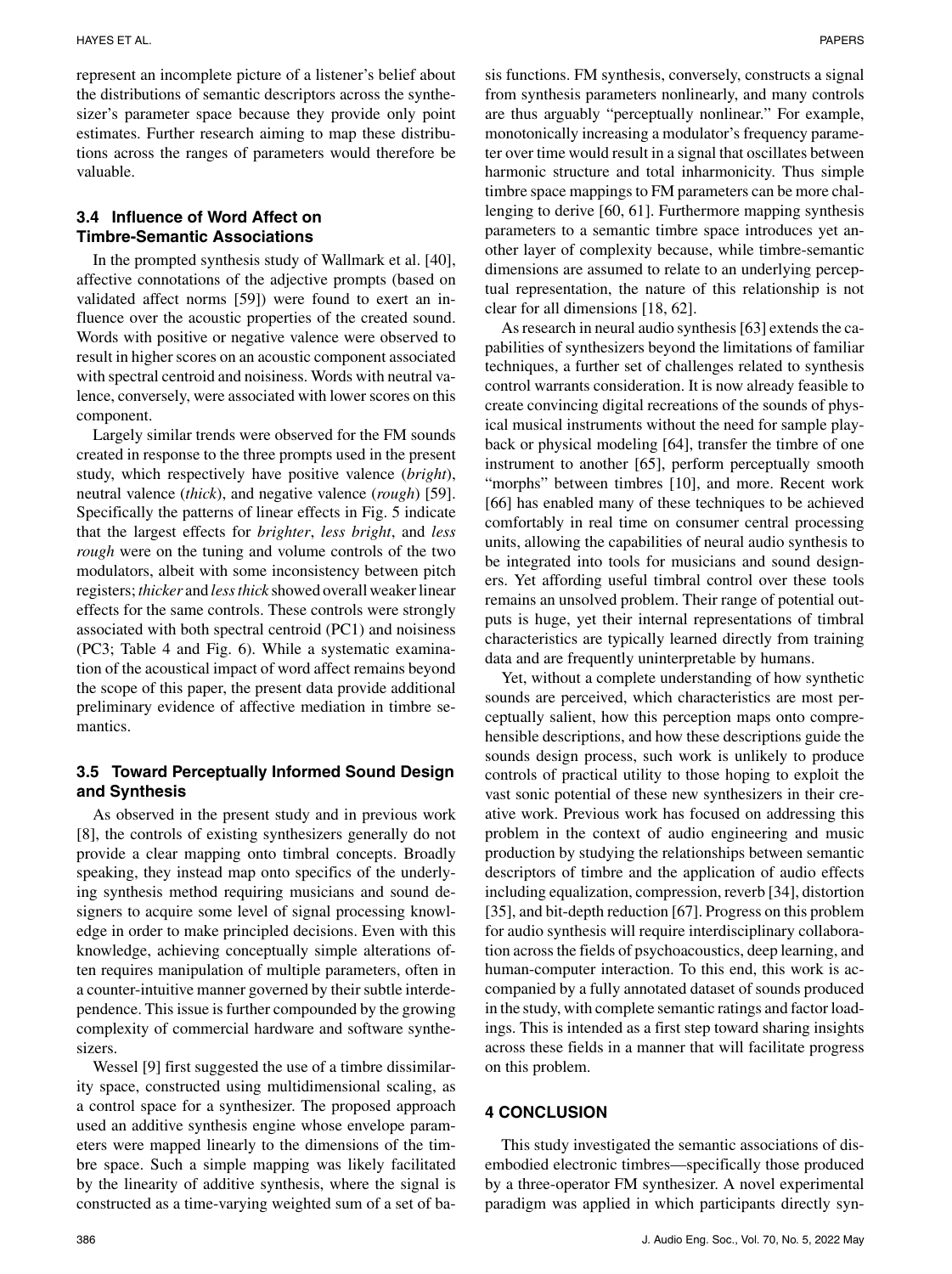thesized sounds in response to semantic prompts linked to the dimensions of the LTM model of timbre semantics. An exploratory factor analysis of comparative semantic ratings collected between pairs of synthesized sounds recovered a five-factor semantic space. To identify the acoustic underpinnings of the resulting factors, a correlation analysis was performed with the principal components of a comprehensive set of acoustic features. Linear regression models were also fit to examine the effects of semantic prompts on the use of synthesizer controls.

Semantic factors corresponding to *luminance*, *texture*, and *mass* were present in this model, but *luminance* and *texture* were combined. Acoustic correlates of *luminance* and *texture* similar to those observed in previous work [26] were found, but no acoustic correlates could be directly identified for *mass*. Three additional factors were observed with no obvious parallel in the LTM model. These showed strong loadings for *clear/clean*, *percussive/plucky*, and *raw*, respectively. No influence of fundamental frequency on the ratings of semantic descriptors was observed, likely because of their comparative nature. All three comparative LTM prompts exerted significant influence on the manipulation of synthesizer controls. The prompts *brighter*, *less bright*, and *less rough* in particular were very significantly associated with changes to parameters directly controlling the FM modulation index. Future work aiming to ascertain the nature of this model's three novel dimensions would be valuable. The application of classical timbre dissimilarity and semantics paradigms to sounds generated in this study would also facilitate interpretation of these results in the broader context of timbre research.

## **5 ACKNOWLEDGMENT**

This work was supported by UK Research and Innovation [grant number EP/S022694/1]. C.S. thanks Asterios Zacharakis for fruitful discussions and methodological recommendations.

# **6 REFERENCES**

[1] K. Siedenburg, C. Saitis, and S. McAdams, "The Present, Past, and Future of Timbre Research," in K. Siedenburg, C. Saitis, S. McAdams, A. N. Popper, and R. R. Fay (Eds.), *Timbre: Acoustics, Perception, and Cognition*, Springer Handbook of Auditory Research, vol. 69, pp. 1–19 (Springer, Cham, Switzerland, 2019). https://doi.org/ 10.1007/978-3-030-14832-4 1.

[2] C. Fales, "Hearing Timbre: Perceptual Learning Among Early Bay Area Ravers," in R. Fink, M. Latour, and Z. Wallmark (Eds.), *The Relentless Pursuit of Tone: Timbre in Popular Music*, pp. 21–42 (Oxford University Press, New York, NY, 2018). https:// doi.org/10.1093/oso/9780199985227.003.0002.

[3] S.-A. Lembke, "Hearing Triangles: Perceptual Clarity, Opacity, and Symmetry of Spectrotemporal Sound Shapes," *J. Acoust. Soc. Am.*, vol. 144, no. 2, pp. 608–619 (2018 Aug.). https://doi.org/10.1121/1.5048130.

[4] C. Vahidi, G. Fazekas, C. Saitis, and A. Palladini, "Timbre Space Representation of a Substractive Synthesiser," in *Proceedings of the 2nd International Conference on Timbre*, pp. 30–33 (Thessaloniki, Greece) (2020 Sep.).

[5] T. Grill, A. Flexer, and S. Cunningham, "Identification of Perceptual Qualities in Textural Sounds Using the Repertory Grid Method," in *Proceedings of the 6th Audio Mostly Conference: A Conference on Interaction With Sound*, pp. 67–74 (Coimbra, Portugal) (2011 Sep.). https://doi.org/10.1145/2095667.2095677.

[6] M. Carron, T. Rotureau, F. Dubois, N. Misdariis, and P. Susini, "Speaking About Sounds: A Tool for Communication on Sound Features," *J. Des. Res.*, vol. 15, no. 2, pp. 85–109 (2017 Sep.). https://doi.org/ 10.1504/JDR.2017.086749.

[7] C. Saitis and S. Weinzierl, "The Semantics of Timbre," in K. Siedenburg, C. Saitis, S. McAdams, A. N. Popper, and R. R. Fay (Eds.), *Timbre: Acoustics, Perception, and Cognition*, Springer Handbook of Auditory Research, vol. 69, pp. 119–149 (Springer, Cham, Switzerland, 2019). https://doi.org/10.1007/978-3-030-14832-4 5.

[8] A. Seago, S. Holland, and P. Mulholland, "A Critical Analysis of Synthesizer User Interfaces for Timbre," in *Proceedings of the 18th British HCI Group Annual Conference*, vol. 2, pp. 105–108 (Leeds, UK) (2004 Sep.).

[9] D. L. Wessel, "Timbre Space as a Musical Control Structure," *Comput. Music J.*, vol. 3, no. 2, pp. 45–52 (1979 Jun.). https://doi.org/10.2307/3680283.

[10] P. Esling, A. Chemlag–Romeu-Santos, and A. Bitton, "Bridging Audio Analysis, Perception and Synthesis With Perceptually-Regularized Variational Timbre Spaces," in *Proceedings of the 19th International Society for Music Information Retrieval Conference*, pp. 175–181 (Paris, France) (2018 Sep.).

[11] S. Le Groux and P. F. Verschure, "Perceptsynth: Mapping Perceptual Musical Features to Sound Synthesis Parameters," in *Proceedings of the IEEE International Conference on Acoustics, Speech and Signal Processing*, pp. 125–128 (Las Vegas, NV) (2008 Mar.). https://doi.org/10.1109/ICASSP.2008.4517562.

[12] S. Conan, E. Thoret, M. Aramaki, et al., "An Intuitive Synthesizer of Continuous-Interaction Sounds: Rubbing, Scratching, and Rolling," *Comput. Music J.*, vol. 38, no. 4, pp. 24–37 (2014 Dec.). https://doi. org/10.1162/COMJ a 00266.

[13] M. Aramaki, M. Besson, R. Kronland-Martinet, and S. Ystad, "Controlling the Perceived Material in an Impact Sound Synthesizer," *IEEE Trans. Audio Speech Lang. Process.*, vol. 19, no. 2, pp. 301–314 (2011 Feb.). https://doi.org/10.1109/TASL.2010.2047755.

[14] H. Helmholtz, *On the Sensations of Tone as a Physiological Basis for the Theory of Music*, A. J. Ellis (Trans.) (Dover Publications, Mineola, *N Y*, 1954), 2nd ed.

[15] R. Plomp, "Timbre as a Multidimensional Attribute of Complex Tones," in R. Plomp and G. F. Smoorenburg (Eds.), *Frequency Analysis and Periodicity Detection in Hearing*, pp. 397–410 (Sijthoff, Leiden, Netherlands, 1970).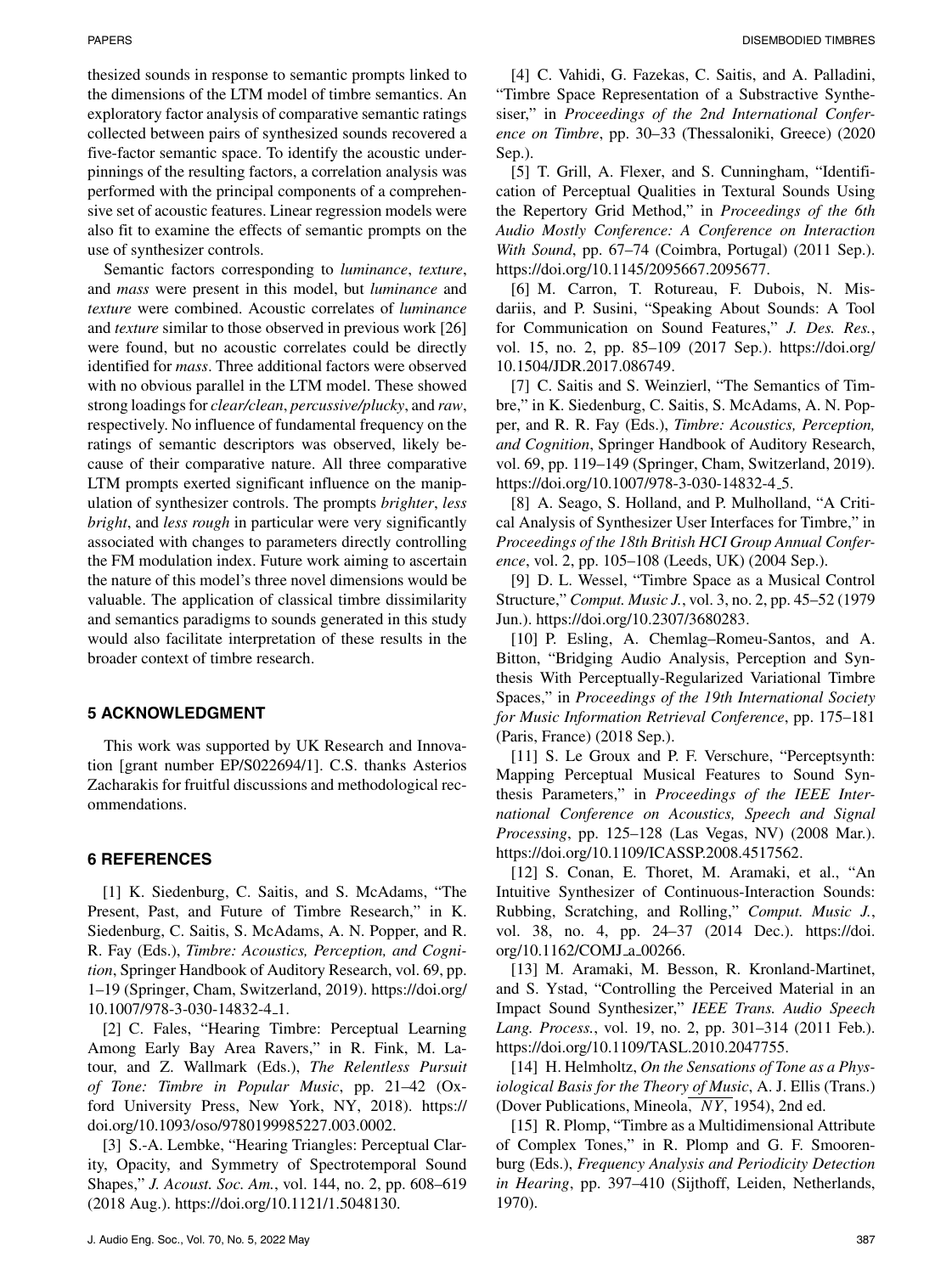[16] J. M. Grey, "Multidimensional Perceptual Scaling of Musical Timbres," *J. Acoust. Soc. Am.*, vol. 61, no. 5, pp. 1270–1277 (1977 May). https://doi.org/10.1121/1.381428.

[17] S. McAdams, S. Winsberg, S. Donnadieu, G. De Soete, and J. Krimphoff, "Perceptual Scaling of Synthesized Musical Timbres: Common Dimensions, Specificities, and Latent Subject Classes," *Psychol. Res.*, vol. 58, no. 3, pp. 177–192 (1995 Dec.). https:// doi.org/10.1007/BF00419633.

[18] T. M. Elliott, L. S. Hamilton, and F. E. Theunissen, "Acoustic Structure of the Five Perceptual Dimensions of Timbre in Orchestral Instrument Tones," *J. Acoust. Soc. Am.*, vol. 133, no. 1, pp. 389–404 (2013 Jan.). https://doi.org/10.1121/1.4770244.

[19] E. Thoret, B. Caramiaux, P. Depalle, and S. McAdams, "Learning Metrics on Spectrotemporal Modulations Reveals the Perception of Musical Instrument Timbre," *Nat. Hum. Behav.*, vol. 5, pp. 369–377 (2020 Nov.). https://doi.org/10.1038/s41562-020-00987-5.

[20] C. E. Osgood, "The Nature and Measurement of Meaning," *Psychol. Bull.*, vol. 49, no. 3, pp. 197–237 (1952 May). https://doi.org/10.1037/h0055737.

[21] R. A. Kendall and E. C. Carterette, "Verbal Attributes of Simultaneous Wind Instrument Timbres: I. von Bismarck's Adjectives," *Music Percept.*, vol. 10, no. 4, pp. 445–467 (1993 Jul.). https://doi.org/10.2307/40285583.

[22] L. N. Solomon, "Semantic Approach to the Perception of Complex Sounds," *J. Acoust. Soc. Am.*, vol. 30, no. 5, pp. 421–425 (1958 May). https://doi.org/10.1121/1.1909632.

[23] G. von Bismarck, "Timbre of Steady Sounds: A Factorial Investigation of Its Verbal Attributes," *Acta Aust. united Acust.*, vol. 30, no. 3, pp. 146–159 (1974 Mar.).

[24] R. L. Pratt and P. E. Doak, "A Subjective Rating Scale for Timbre," *J. Sound Vib.*, vol. 45, no. 3, pp. 317–328 (1976 Apr.). https://doi.org/10.1016/0022- 460X(76)90391-6.

[25] A. C. Disley, D. M. Howard, and A. D. Hunt, "Timbral Description of Musical Instruments," in *Proceedings of the 9th International Conference of Music Perception and Cognition*, pp. 61–68 (Bologna, Italy) (2006 Aug.).

[26] A. Zacharakis, K. Pastiadis, and J. D. Reiss, "An Interlanguage Study of Musical Timbre Semantic Dimensions and Their Acoustic Correlates," *Music Percept.*, vol. 31, no. 4, pp. 339–358 (2014 Apr.). https://doi.org/10.1525/mp.2014.31.4.339.

[27] A. Zacharakis and K. Pastiadis, "Revisiting the Luminance-Texture-Mass Model for Musical Timbre Semantics: A Confirmatory Approach and Perspectives of Extension," *J. Audio Eng. Soc.*, vol. 64, no. 9, pp. 636–645 (2016 Sep.). https://doi.org/10.17743/jaes.2016.0032.

[28] L. Reymore and D. Huron, "Using Auditory Imagery Tasks to Map the Cognitive Linguistic Dimensions of Musical Instrument Timbre Qualia," *Psychomusic.: Music Mind Brain*, vol. 30, no. 3, pp. 124–144 (2020 Jun.). https://doi.org/10.1037/pmu0000263.

[29] A. Zacharakis and J. Reiss, "An Additive Synthesis Technique for Independent Modification of the Auditory Perceptions of Brightness and Warmth," presented at the

[30] C. Saitis, K. Siedenburg, P. M. Schuladen, and C. Reuter, "The Role of Attack Transients in Timbral Brightness Perception," in *Proceedings of the 23rd International Congress on Acoustics*, paper 5506 (Aachen, Germany) (2019 Sep.).

[31] R. Ethington and B. Punch, "SeaWave: A System for Musical Timbre Description," *Comput. Music J.*, vol. 18, no. 1, pp. 30–39 (1994 Spring). https:// doi.org/10.2307/3680520.

[32] A. Gounaropoulos and C. Johnson, "Synthesising Timbres and Timbre-Changes from Adjectives/Adverbs*Applications of Evolutionary Computing*, Lecture Notes in Computer Science, vol. 3907, pp. 664–675 (Springer, Berlin, Germany, 2006). https:// doi.org/10.1007/11732242 63.

[33] M. Cartwright and B. Pardo, "Social-EQ: Crowdsourcing an Equalization Descriptor Map," in *Proceedings of the 14th International Society for Music Information Retrieval Conference*, pp. 395–400 (Curitiba, Brazil) (2013 Nov.).

[34] R. Stables, S. Enderby, B. De Man, G. Fazekas, and J.D. Reiss, "SAFE: A System for Extraction and Retrieval of Semantic Audio Descriptors," presented at the *15th International Society for Music Information Retrieval Conference* (Taipei, Taiwan) (2014 Oct.).

[35] R. Stables, S. Enderby, et al., "Semantic Description of Timbral Transformations in Music Production," in *Proceedings of the 24th ACM International Conference on Multimedia*, pp. 337–341 (Amsterdam, Netherlands) (2016 Oct.). https://doi.org/10.1145/2964284.2967238.

[36] P. Esling, N. Masuda, A. Bardet, R. Despres, and A. Chemla-Romeu-Santos, "Flow Synthesizer: Universal Audio Synthesizer Control With Normalizing Flows," *Appl. Sci.*, vol. 10, no. 1, paper 302 (2020 Jan.). https://doi.org/10.3390/app10010302.

[37] J. M. Chowning, "The Synthesis of Complex Audio Spectra by Means of Frequency Modulation," *J. Audio Eng. Soc.*, vol. 21, no. 7, pp. 526–534 (1973 Sep.).

[38] D. Wessel, D. Bristow, and Z. Settel, "Control of Phrasing and Articulation in Synthesis," in *Proceedings of the International Computer Music Conference*, pp. 108– 116 (Champaign, IL) (1987 Aug.).

[39] R. D. Ashley, "A Knowledge-Based Approach to Assistance in Timbral Design," in *Proceedings of the International Computer Music Conference*, pp. 11–16 (The Hague, Netherlands) (1986 Oct.).

[40] Z. Wallmark, R. J. Frank, and L. Nghiem, "Creating Novel Tones From Adjectives: An Exploratory Study Using FM Synthesis," *Psychomusic.: Music Mind Brain*, vol. 29, no. 4, pp. 188–199 (2019 Jul.). https://doi.org/10.1037/pmu0000240.

[41] K. M. Steele and A. K. Williams, "Is the Bandwidth for Timbre Invariance Only One Octave?" *Music Percept.*, vol. 23, no. 3, pp. 215–220 (2006 Feb.). https://doi.org/10.1525/mp.2006.23.3.215.

[42] J. Marozeau and A. de Cheveigné, "The Effect of Fundamental Frequency on the Brightness Dimension of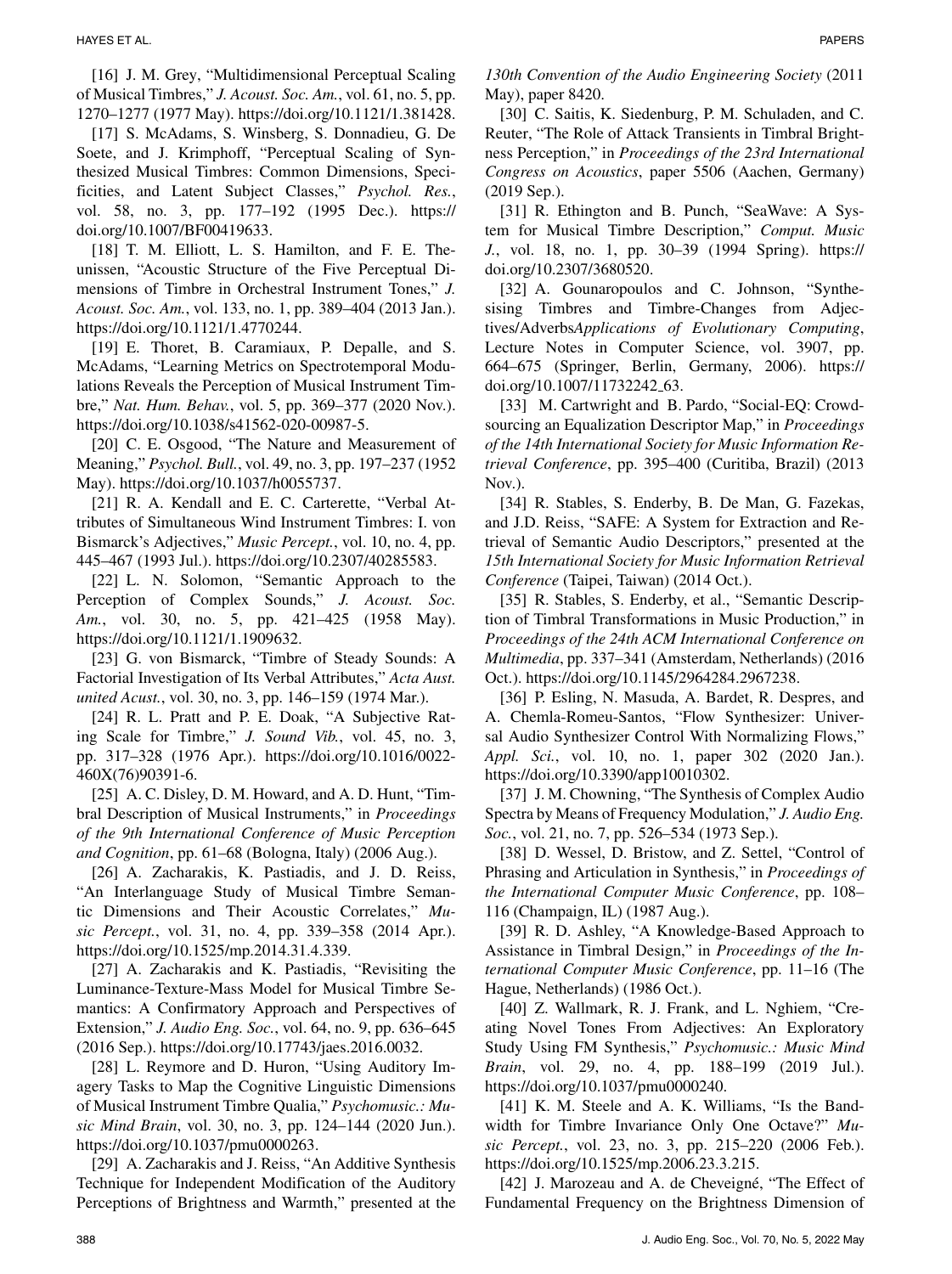Timbre," *J. Acoust. Soc. Am.*, vol. 121, no. 1, pp. 383–387 (2007 Jan.). https://doi.org/10.1121/1.2384910.

[43] D. Müllensiefen, B. Gingras, J. Musil, and L. Stewart, "The Musicality of Non-Musicians: An Index for Assessing Musical Sophistication in the General Population," *PLOS ONE*, vol. 9, no. 2, paper e89642 (2014 Feb.). https://doi.org/10.1371/journal.pone.0089642.

[44] A. Zacharakis, B. Hayes, C. Saitis, and K. Pastiadis, "Evidence for Timbre Space Robustness to an Uncontrolled Online Stimulus Presentation," in *Proceedings of the 2nd International Conference on Timbre*, pp. 129–132 (Thessaloniki, Greece) (2020 Sep.).

[45] F. Henninger, Y. Shevchenko, U. Mertens, P. J. Kieslich, and B. E. Hilbig, "lab.js: A Free, Open, Online Experiment Builder," *Zenodo* (2020 Apr.). https://doi.org/10.5281/zenodo.3767907.

[46] L. R. Fabrigar, D. T. Wegener, R. C. MacCallum, and E. J. Strahan, "Evaluating the Use of Exploratory Factor Analysis in Psychological Research," *Psychol. Methods*, vol. 4, no. 3, pp. 272–299 (1999 Sep.). https://doi.org/10.1037/1082-989X.4.3.272.

[47] H. F. Kaiser, "The Application of Electronic Computers to Factor Analysis," *Educ. Psychol. Meas.*, vol. 20, no. 1, pp. 141–151 (1960 Apr.). https:// doi.org/10.1177/001316446002000116.

[48] R. B. Cattell, "The Scree Test for the Number of Factors," *Multivar. Behav. Res.*, vol. 1, no. 2, pp. 245–276 (1966 Apr.). https://doi.org/10.1207/ s15327906mbr0102 10.

[49] J. L. Horn, "A Rationale and Test for the Number of Factors in Factor Analysis," *Psychometrika*, vol. 30, no. 2, pp. 179–185 (1965 Jun.). https:// doi.org/10.1007/BF02289447.

[50] W. R. Zwick and W. F. Velicer, "Comparison of Five Rules for Determining the Number of Components to Retain," *Psychol. Bull.*, vol. 99, no. 3, pp. 432–442 (1986 May). https://doi.org/10.1037/0033-2909.99.3.432.

[51] M. Caetano, C. Saitis, and K. Siedenburg, "Audio Content Descriptors of Timbre," in K. Siedenburg, C. Saitis, S. McAdams, A. N. Popper, and R. R. Fay (Eds.), *Timbre: Acoustics, Perception, and Cognition*, Springer Handbook of Auditory Research, vol. 69, pp. 297–333 (Springer, Cham, Switzerland, 2019). https://doi.org/10.1007/978-3- 030-14832-4 11.

[52] G. Peeters, "The Timbre Toolbox: Extracting Audio Descriptors from Musical Signals," *J. Acoust. Soc. Am.*, vol. 130, no. 5, pp. 2902–2916 (2011 Nov.).

[53] J. Štěpánek, "Musical Sound Timbre: Verbal Description and Dimensions," in *Proceedings of the 9th International Conference on Digital Audio Effects (DAFx)*, pp. 121–126 (Montreal, Canada) (2006 Sep.).

[54] J. Noble, E. Thoret, M. Henry, and S. McAdams, "Semantic Dimensions of Sound Mass Music: Mappings Between Perceptual and Acoustic Domains," *Music Percept.*, vol. 38, no. 2, pp. 214–242 (2020 Nov.). https:// doi.org/10.1525/mp.2020.38.2.214.

[55] C. Saitis and K. Siedenburg, "Brightness Perception for Musical Instrument Sounds: Relation to Timbre Dissimilarity and Source-Cause Categories," *J. Acoust.*

*Soc. Am.*, vol. 148, no. 4, pp. 2256–2266 (2020 Oct.). https://doi.org/10.1121/10.0002275.

[56] M. J. Vowels and R. Mason, "Comparison of Pairwise Dissimilarity and Projective Mapping Tasks With Auditory Stimuli," *J. Audio Eng. Soc.*, vol. 68, no. 9, pp. 638–648 (2020 Sep.). https://doi.org/10.17743/jaes.2020. 0051.

[57] S. S. Stevens, "Tonal Density," *J. Exp. Psychol.*, vol. 17, no. 4, pp. 585–592 (1934 Aug.).

[58] E. J. Allen and A. J. Oxenham, "Symmetric Interactions and Interference Between Pitch and Timbre," *J. Acoust. Soc. Am.*, vol. 135, no. 3, pp. 1371–1379 (2014 Mar.). https://doi.org/10.1121/1.4863269.

[59] A. B. Warriner, V. Kuperman, and M. Brysbaert, "Norms of Valence, Arousal, and Dominance for 13,915 English Lemmas," *Behav. Res. Methods*, vol. 45, no. 4, pp. 1191–1207 (2013 Feb.). https://doi.org/10.3758/s13428- 012-0314-x.

[60] R. Vertegaal and E. Bonis, "ISEE: An Intuitive Sound Editing Environment," *Comput. Music J.*, vol. 18, no. 2, pp. 21–29 (1994 Summer). https://doi.org/10.2307/3680440.

[61] J. R. Lam and C. Saitis, "The Timbre Explorer: A Synthesizer Interface for Educational Purposes and Perceptual Studies," in *Proceedings of the New Interfaces for Musical Expression Conference (NIME)* (Shanghai, China), paper 62 (2021 Jun.). https://doi.org/10.21428/92fbeb44. 92a95683.

[62] A. Zacharakis, K. Pastiadis, and J. D. Reiss, "An Interlanguage Unification of Musical Timbre: Bridging Semantic, Perceptual, and Acoustic Dimensions," *Music Percept.*, vol. 32, no. 4, pp. 394–412 (2015 Apr.). https://doi.org/10.1525/mp.2015.32.4.394.

[63] M. Huzaifah and L. Wyse, "Deep Generative Models for Musical Audio Synthesis," in E. R. Miranda (Ed.), *Handbook of Artificial Intelligence for Music: Foundations, Advanced Approaches, and Developments for Creativity*, pp. 639–678 (Springer, Cham, Switzerland, 2021).

[64] J. Engel, L. H. Hantrakul, C. Gu, and A. Roberts, "DDSP: Differentiable Digital Signal Processing," presented at the *8th International Conference on Learning Representations* (Addis Ababa, Ethiopia) (2020 Apr.).

[65] S. Huang, Q. Li, C. Anil, et al., "TimbreTron A WaveNet(CycleGAN(CQT(Audio))) Pipeline for Musical Timbre Transfer," presented at the *7th International Conference on Learning Representations* (New Orleans, LA) (2019 May).

[66] B. Hayes, C. Saitis, and G. Fazekas, "Neural Waveshaping Synthesis," in *Proceedings of the 22nd International Society for Music Information Retrieval Conference*, pp. 254–261 (2021 Nov.).

[67] G. Bromham, D. Moffat, M. Barthet, A. Danielsen, and G. Fazekas, "The Impact of Audio Effects Processing on the Perception of Brightness and Warmth," in *Proceedings of the 14th International Audio Mostly Conference: A Journey in Sound*, pp. 183–190 (Nottingham, UK) (2019 Sep.). https://doi.org/10.1145/3356590. 3356618.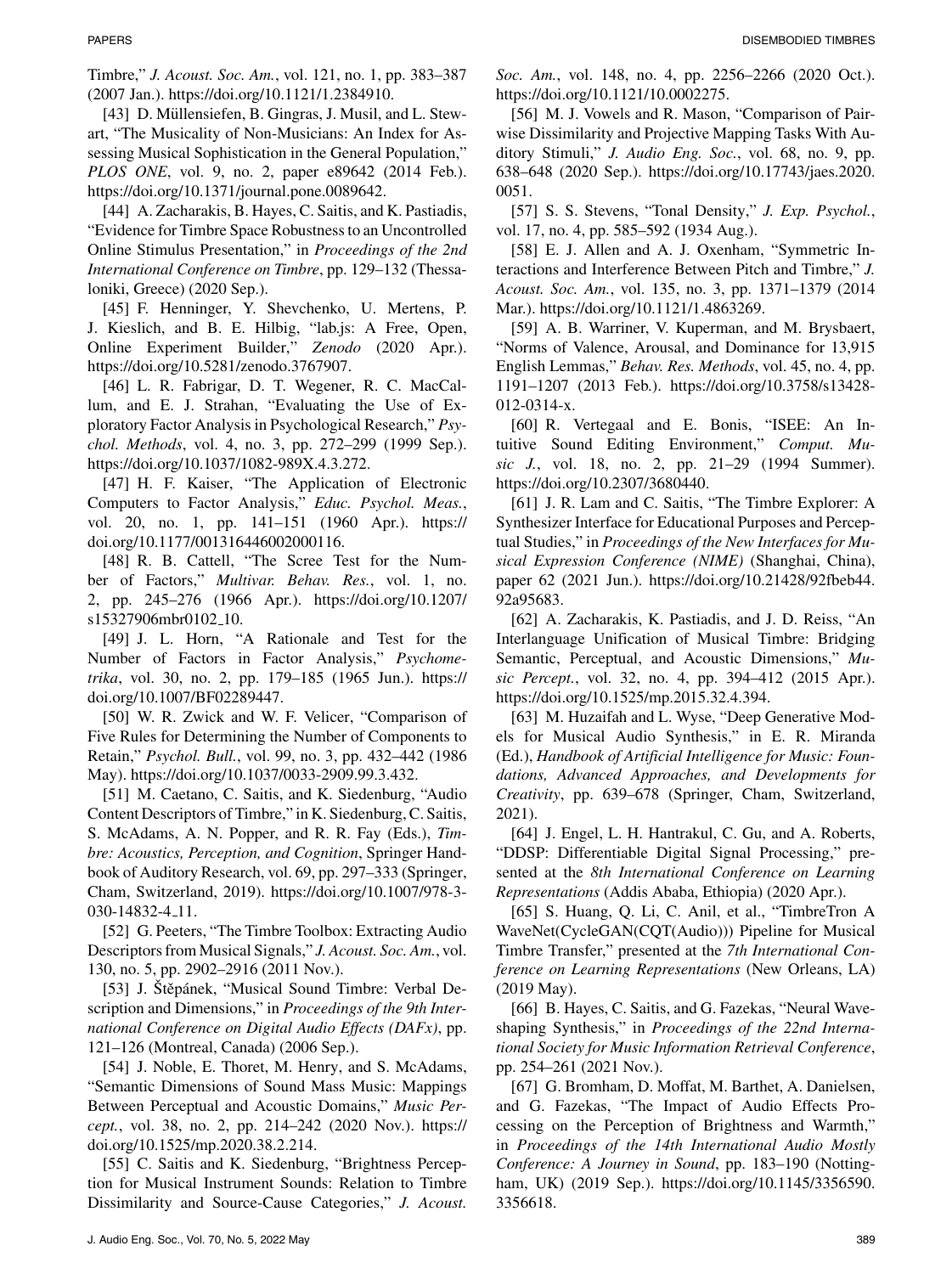# **A.1 TOP 50 TIMBRE DESCRIPTIONS**

The 50 most frequently used timbral adjectives collected from a popular modular synthesis forum according to the procedure described in SEC. 1.2.

## **A.2 DESCRIPTOR PRUNING CRITERIA**

- 1. Remove words referring to affect (e.g., *good*).
- 2. Remove words referring to specific synthesizers or hardware (e.g., *moogy*).
- 3. Keep only one element of any group of words sharing a stem, favoring the word with the highest corpus frequency (e.g., *wooden* and *woody*).
- 4. Remove words more commonly used to describe pitch than timbre (e.g., *high*).
- 5. Remove words describing loudness (e.g., *loud*).
- 6. Remove words describing duration (e.g., *short* or *long*).
- 7. Keep only one element of any group of obvious synonyms (e.g., *brilliant* and *bright*).

# **A.3 EXPLANATION OF COMPARATIVE FACTOR MODEL**

Let *X* be the full matrix of unobserved absolute semantic ratings. Let  $X_c$  and  $X_r$  be matrices such that the sets of rows of *Xc* and *Xr* are overlapping subsets of the set of rows of *X*, with *Xc* containing ratings of sounds created by participants and *Xr* containing ratings of the reference sounds.

The theoretical factor model  $X = LF + M + \varepsilon$ , where *F* is the matrix of factor scores for each observation and each column of matrix *M* contains the mean of the corresponding column of *X* and then gives the overall loading matrix *L* with which models for  $X_c$  and  $X_r$ ,  $X_c = LF_c + M_c + \varepsilon_c$  and  $X_r =$  $LF_r + M_r + \varepsilon_r$ , can be specified. This loading matrix thus also applies to the model of observed comparative ratings:

$$
X_{diff} = X_c - X_r + \epsilon_{diff}
$$
  
=  $L(F_c - F_r) + M_c - M_r + \epsilon_c - \epsilon_r + \epsilon_{diff}$   
=  $LF_{diff} + M_{diff} + \epsilon$ .

Again, by linearity, the difference in the column means  $(M_c \text{ and } M_r)$  of  $X_c$  and  $X_r$  is equal to the column mean of the element-wise differences between  $X_c$  and  $X_r$ , giving  $M_{\text{diff}}$ . The respective error terms ( $\varepsilon_c$  and  $\varepsilon_r$ ) of these implicit absolute models are, on account of their normality, simply subsumed into the error term of the observed comparative model as a sum of normally distributed random variables.

|                | Description      | Bigram Occ. | Corpus Occ.    |
|----------------|------------------|-------------|----------------|
| 1              | Great            | 12,637      | 128,040        |
| $\overline{c}$ | Good             | 6,158       | 142,535        |
| 3              | Nice             | 3,584       | 92,787         |
| 4              | Different        | 3,271       | 80,763         |
| 5              | Awesome          | 1,896       | 32,652         |
| 6              | Cool             | 1,734       | 54,245         |
| 7              | Amazing          | 1,571       | 20,479         |
| 8              | Interesting      | 1,415       | 40,124         |
| 9              | Fantastic        | 1,286       | 9,598          |
| 10             | Synth            | 1,222       | 60,582         |
| 11             | Percussive       | 1,217       | 3,482          |
| 12             | Pretty           | 1,093       | 75,287         |
| 13             | Similar          | 1089        | 29,786         |
| 14             | New              | 887         | 88,297         |
| 15             | Unique           | 848         | 8,253          |
| 16             | Beautiful        | 692         | 9,237          |
| 17             | Digital          | 678         | 30,144         |
| 18             | Clean            | 670         | 12,526         |
| 19             | Complex          | 573         | 15,652         |
| 20             | Incredible       | 555         | 4,106          |
| 21             | Modular          | 552         | 118,712        |
| 22             | FM               | 540         | 27,389         |
| 23             | Wonderful        | 536         | 6,525          |
| 24             | Overall          | 516         | 5,425          |
| 25             | Right            | 491         | 77,903         |
| 26             | Bad              | 487         | 23,048         |
| 27             | Weird            | 446         | 12,432         |
| 28             | Excellent        | 446         | 11,666         |
| 29             | Drum             | 437         | 41,217         |
| 30             |                  | 419         |                |
| 31             | Organic<br>Sweet | 409         | 2,383<br>8,992 |
| 32             |                  | 408         | 11,627         |
|                | Crazy            | 385         |                |
| 33             | Raw              |             | 3,557          |
| 34             | External         | 372         | 22,864         |
| 35             | Natural          | 364         | 2,684          |
| 36             | Fine             | 362         | 32,489         |
| 37             | Basic            | 352         | 19,560         |
| 38             | Classic          | 345         | 8,470          |
| 39             | Original         | 330         | 23,436         |
| 40             | Electronic       | 323         | 9,695          |
| 41             | Much             | 322         | 120,812        |
| 42             | Many             | 315         | 56,465         |
| 43             | Huge             | 307         | 11,131         |
| 44             | Rich             | 302         | 3,003          |
| 45             | <b>Big</b>       | 300         | 34,466         |
| 46             | Metallic         | 297         | 1,268          |
| 47             | Musical          | 296         | 9,838          |
| 48             | Specific         | 293         | 12,207         |
| 49             | Decent           | 288         | 9,692          |
| 50             | Certain          | 279         | 11,501         |

Table 6.